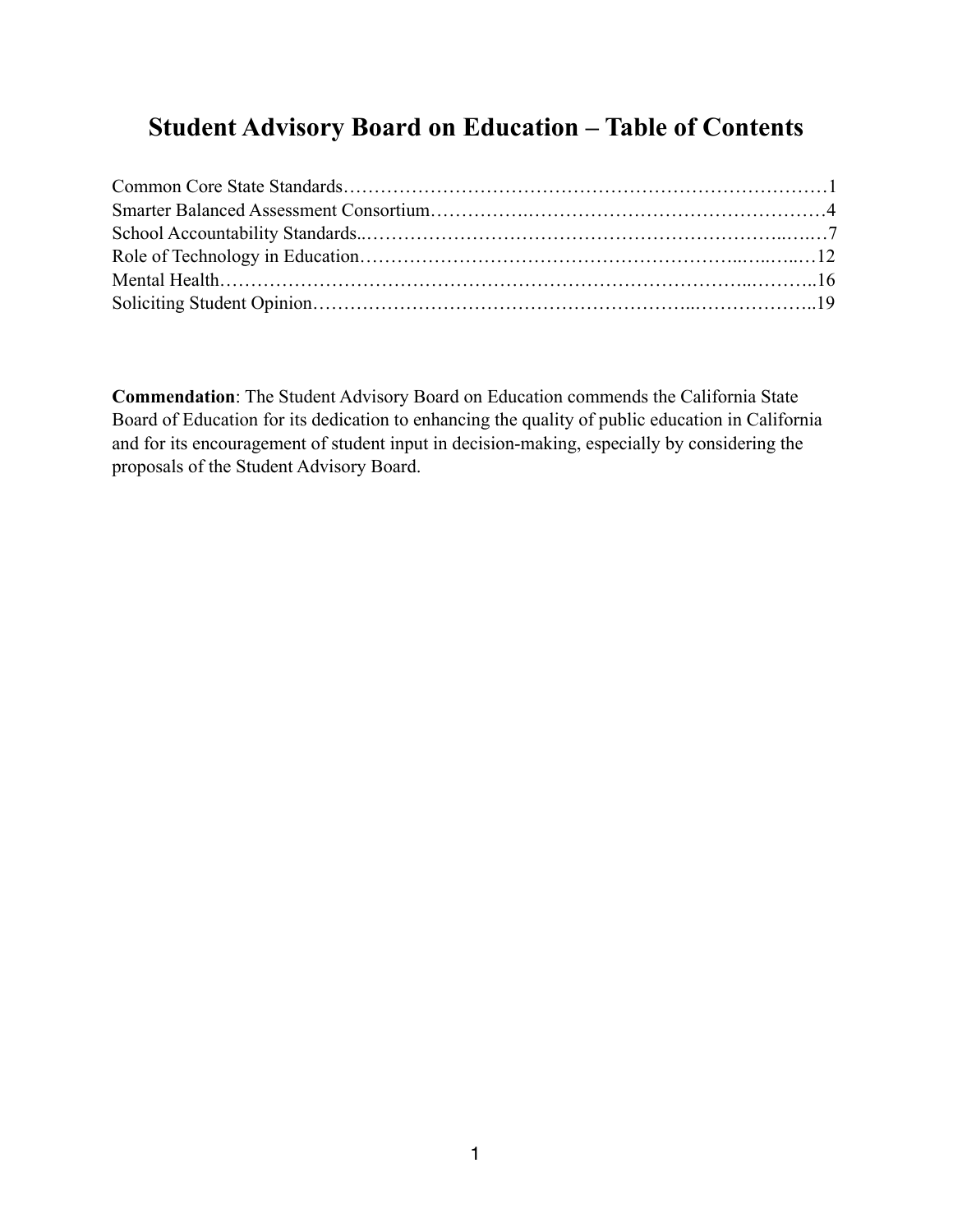## Presented to California State Board of Education Wednesday, November 4, 2015, Item #1

Topic: Common Core State Standards Speaker: Julia Greensfelder, Albany High School, Albany Writer: Whitney Zhang, Dr. TJ Owen's Gilroy Early Col Whitney Zhang, Dr. TJ Owen's Gilroy Early College Academy, Gilroy Group Members: Angele Bridges, Bright Star Secondary Charter Academy, Los Angeles; Jasmine Garcia Chino Hills High School, Chino Hills; Holly Guo, Beijing NO.4 High School, Beijing; Mani Roshandel, South Pasadena High School, South Pasadena; Langston Scott, Muhammad University of Islam, Oakland; Jzov Stith-Gambles, Inderkum High School, Sacramento; Jadrian Teunissen, Harmony Magnet Academy, Porterville; Naudika Williams, Oakland High, Oakland; Jasmine Yong, Oakdale High, Oakdale

#### i. **PRIORITY**

The Student Advisory Board on Education, a program of the California Association of Student Councils, has identified the implementation of Common Core State Standards as a critical issue facing California education.

#### ii. **RECOMMENDED SBE ACTION**

The Student Advisory Board recommends that the SBE:

1) establish a committee to create a new Common Core Next Steps Plan.

 2) select student committee member(s), teacher(s), and education professionals to serve on the aforementioned committee.

#### iii. **LOCAL AND STATEWIDE IMPLEMENTATION DETAILS**

#### **Policies**

The state should create a Common Core Next Steps Committee that will create a new Common Core Next Steps Plan to follow the previous CDE Common Core Integrated Action Team plan. The Common Core Next Steps Committee will be formed with the following criteria:

- Representative(s) from each of the following stakeholder groups: teachers, students, and education professionals
- At least one representative from each stakeholder group must be from a lowperforming school district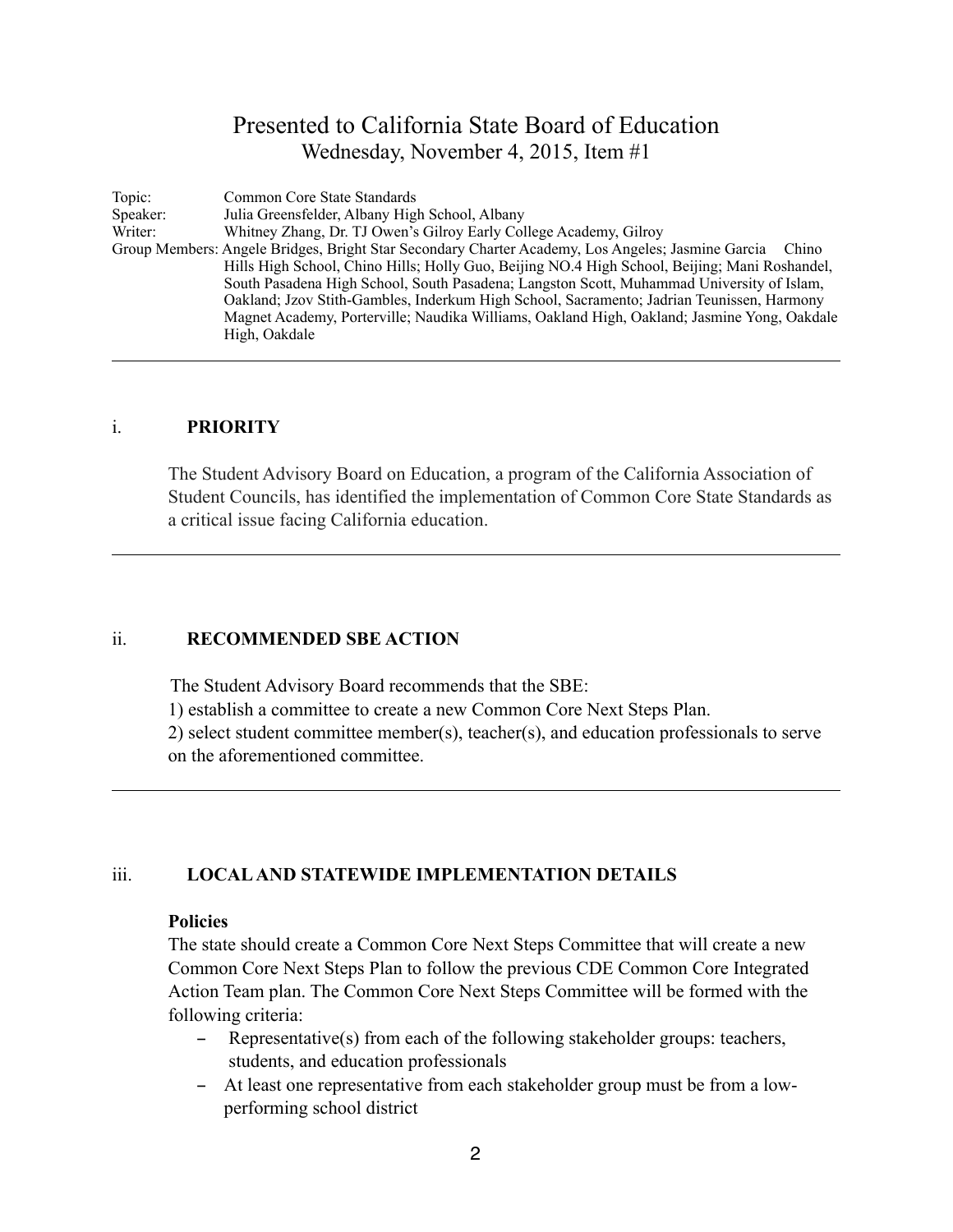- At least one teacher or student that represents unduplicated pupils (i.e. ELL, foster children, low-income, etc.)

#### **Student Action**

Students can apply to become members of the Common Core Next Steps Committee.

#### iv. **KEY ISSUES**

- i. There is a lack of a feedback system regarding CCSS for teachers, students, and education professionals.
- ii. Teachers and students have many misconceptions and do not have a thorough understanding or knowledge about CCSS.
- iii. Students are unable to meet CCSS.
- iv. Teachers are ill-prepared to implement CCSS in their classrooms.
- v. Although the plan created by the CDE Common Core Integrated Action Team plan is complete, CCSS is still not fully implemented in schools.

## v. **PROVEN RESULTS**

- Harmony Magnet High School has fully implemented CCSS and students have testified they are more engaged in class than previously.
- According to Primary Sources: America's Teachers on Teaching in an Era of Change, teachers most commonly report that collaborating on, and discussing CCSS is extremely valuable when determining how to implement the standards.
- Common Core was developed by a diverse group of stakeholders.

## vi. **FISCAL ANALYSIS**

As a result of creating the Common Core Next Steps Committee, the State Board may incur the costs of recruiting and transporting committee members to and from meetings. Because the committee would only exist for as long as the Next Steps plan(s) take, these costs would not be incurred indefinitely.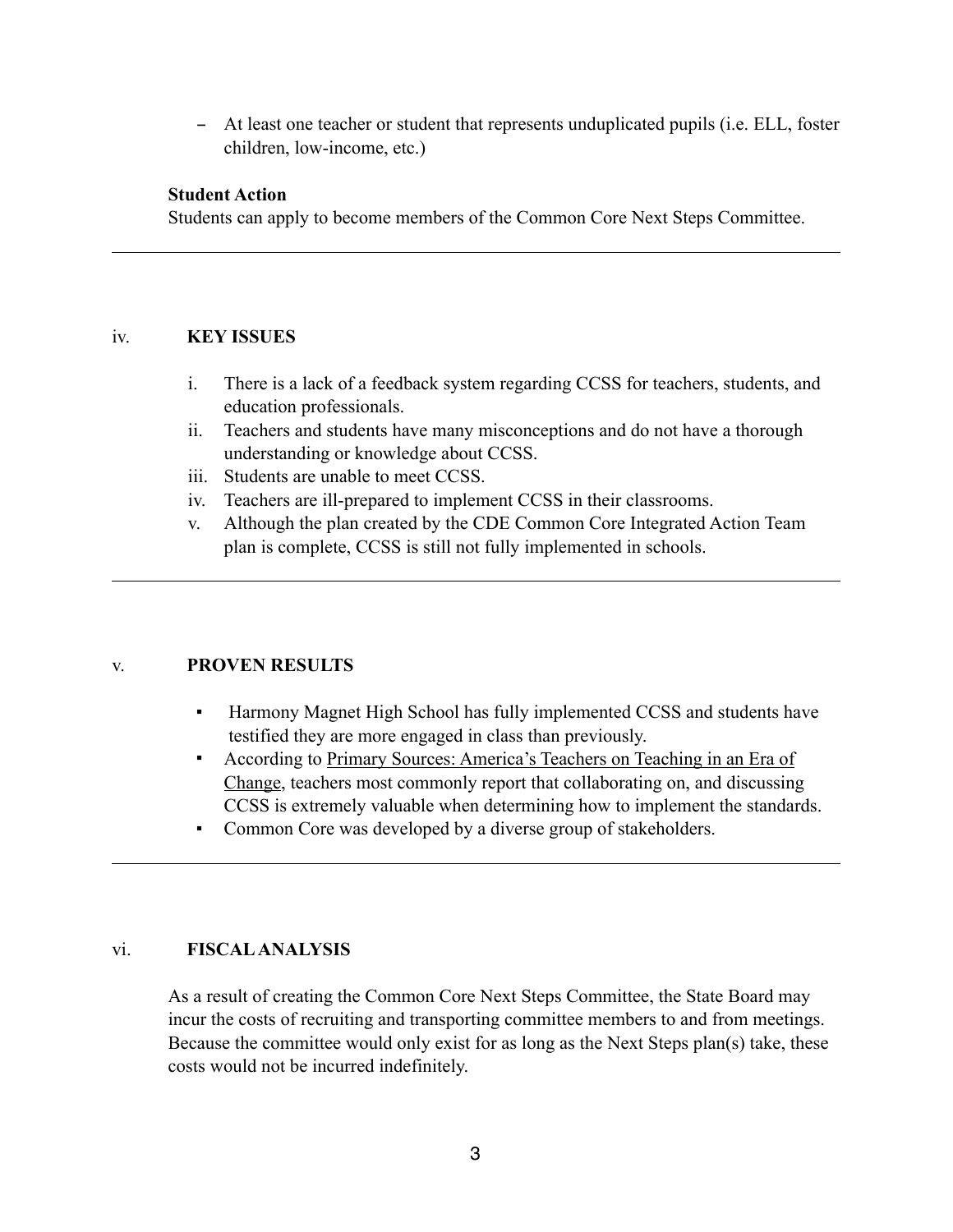#### vii. **RATIONALE**

The Common Core Next Steps Committee will create a written Next Steps Plan to have CCSS accepted by and fully, effectively incorporated in all schools based on feedback from stakeholders. Since the Common Core State Standards were created by a group of diverse stakeholders, the implementation requires input from stakeholders as well.

 Many students have reported no observable implementation of Common Core in their classes and demonstrate confusion as to the qualities of a Common Core class. According to a national poll by Public Policy Polling conducted in August, 62% of Americans believe history is part of CCSS. The involvement of stakeholders will greatly reduce the current misconceptions surrounding CCSS like that shown in the poll.

#### viii. **SUMMARY OF PREVIOUS STATEWIDE DISCUSSION AND ACTION**

#### i. **Previous Student Advisory Board on Education Recommendations:**

- i. Implementation of the Common Core Standards in California, SABE 2012 called for a student advisory committee to oversee the implementation of Common Core.
- ii. Student Perspectives on Teaching and Curriculum, SABE 2008 called for the addition of 2 student board members to the Curriculum Development and Supplemental Materials Commission.

## ii. **Previous Legislative Action:**

i. Established the CDE Common Core Integrated Action Team.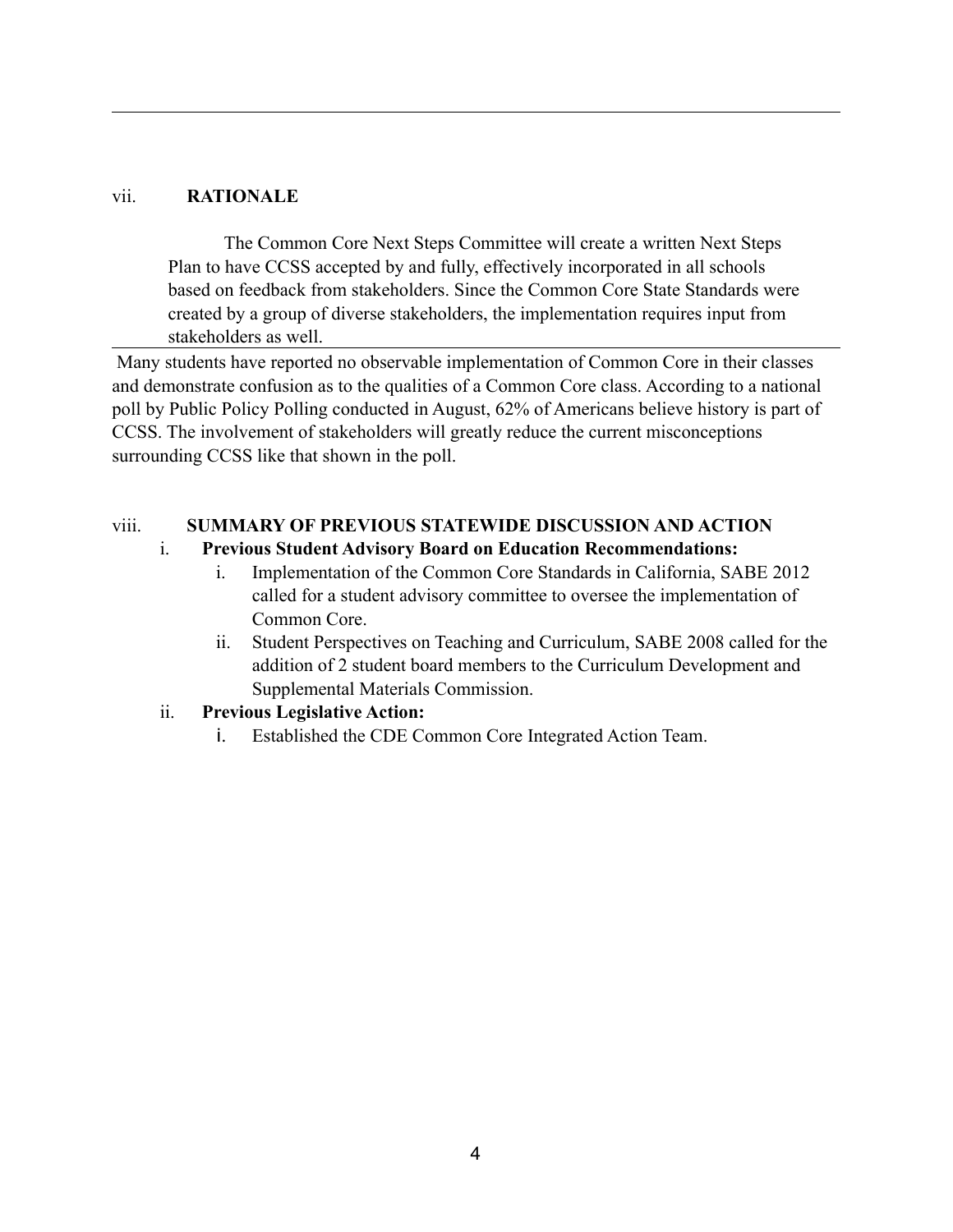## Presented to California State Board of Education Wednesday, November 4, 2015, Item #2

Topic: Smarter Balanced Assessment Consortium Speaker: Emily Lu, Maria Carrillo High School, Santa Rosa Bridget Lee, West Ranch High School, Stevenson Ranch Group Members: Ekam Brar, Dr. TJ Owens Gilroy Early College Academy, Gilroy; Anthony Chen, South Pasadena High School, South Pasadena; Danielle Gin, San Marino High School, San Marino; Maya Holikatti, Mira Loma High School, Sacramento; Alexandria Hunter, High Tech High North County, San Marcos; Brian Jeffers, Adolfo Camarillo High School, Camarillo; Jenny Jeh, Troy High School, Fullerton; Bridget Lee, West Ranch High School, Stevenson Ranch; Emily Lu, Maria Carrillo High School, Santa Rosa; Sheridan Nansen, South Pasadena High School, South Pasadena; Biying Zhang, University of California, Davis

## **I. PRIORITY**

The Student Advisory Board on Education, a program of the California Association of Student Councils, has identified the lack of knowledge on the Smarter Balanced Assessment Consortium (SBAC) among students, teachers, and administrators as a critical issue facing California education.

## **II. RECOMMENDED SBE ACTION**

The Student Advisory Board recommends that the SBE:

1) form a committee which consists of stakeholders including, but are not limited to, administrators, teachers, parents, and students to collect best practices, analyze case studies, provide feedback, and interpret the results; and

2) upload the compilation of best practices and insight onto the California Department of Education website.

## **III. LOCAL AND STATEWIDE IMPLEMENTATION DETAILS**

#### **Programs**

The State Board of Education would establish a committee that will collect best practices from high-performing schools in order to provide practices for the lower-performing schools to model after. The committee will conduct case studies to analyze the successful implementation of the SBAC, and identify separate best practices for schools based on the following factors: demographics, income, number of students, etc.

## **IV. KEY ISSUES**

- Students' scores on the Smarter Balance Assessment Consortium (SBAC) were significantly lower than expected.
- Schools faced challenges in administering the SBAC.
- There is a lack of knowledge regarding the administration of the SBAC among students, teachers, and administrators.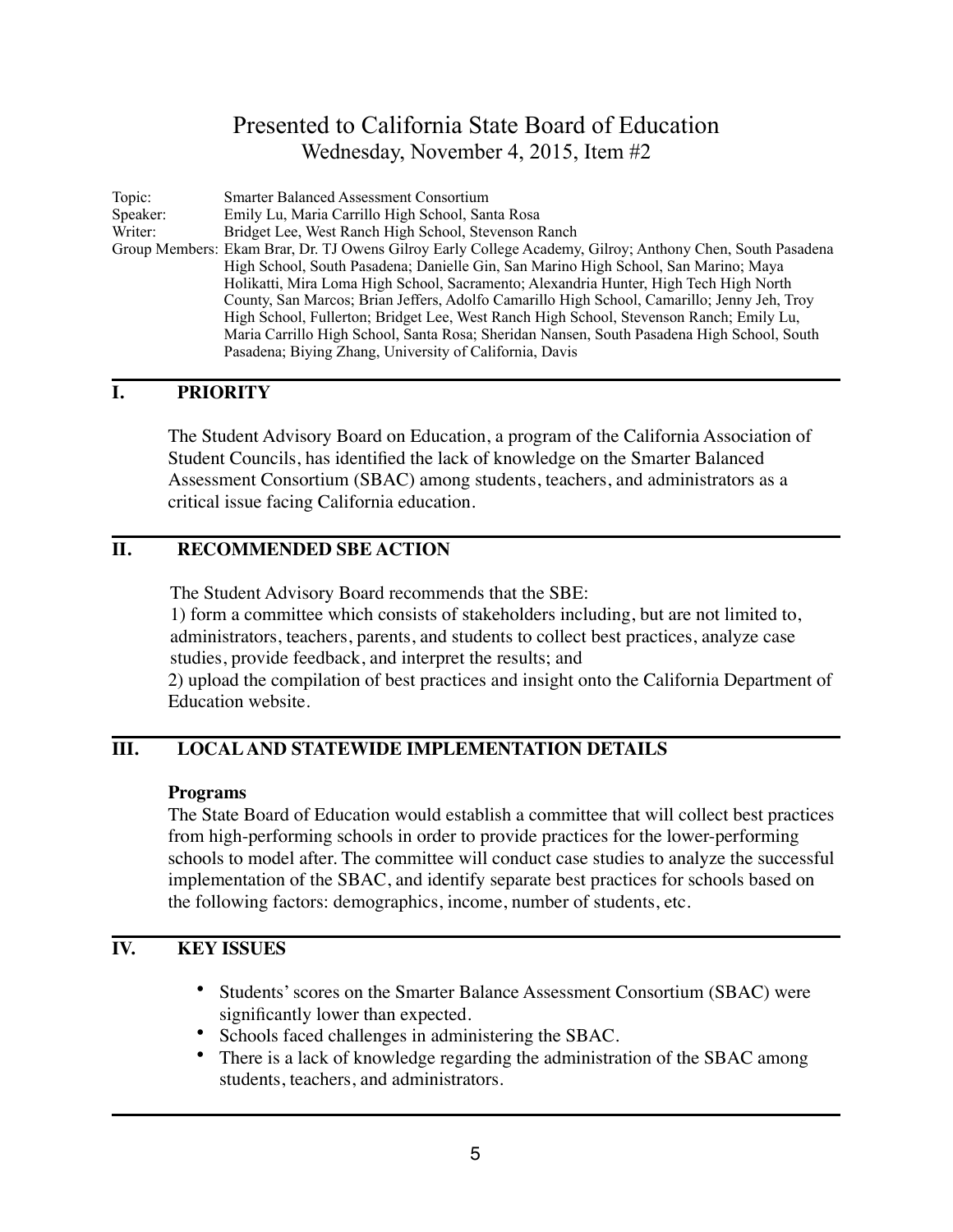#### **V. PROVEN RESULTS**

• The Vermont Department of Education released a guide on its website titled, Making Good Use of New Assessments: Interpreting and Using Scores From the Smarter Balanced Assessment Consortium. This research-based guide provides recommendations for the sound use and implementation of these new assessments.

## **VI. FISCAL ANALYSIS**

Though costs associated with travel and lodging fees for committee meetings are expected, expenses can be kept to a minimum. Members of this committee will be voluntary and will consist of stakeholders such as administrators, educators, students, and members of the State Board of Education. If, in any case, the process requires the aid of professional analysts or other expertise, the costs of their services may have to be accounted for.

## **VII. RATIONALE**

The members of the voluntary committee (which include, but are not limited to students, teachers, administrators, and parents) will convene to discuss and provide feedback on administering the SBAC from their perspective, including perspectives of those administering the test and those taking the test. With the collection of best practices, schools can easily obtain a source of information that supplies them with successful first-hand experiences. The Student Advisory Board on Education also proposes that the committee uploads the best practices to the California Department of Education website. By doing so, students and educators across the state will be able to access the resources efficiently.

Last year, California performed below expectations, with 67% of students not meeting or nearly meeting the mathematics standards and 56% for English language arts standard. The formation of the committee will provide resources to educate the public and to also lay a foundation for the process of better administering the Smarter Balanced Assessment Consortium.

#### **VIII. SUMMARY OF PREVIOUS STATEWIDE DISCUSSION AND ACTION A. Previous Legislative Action:**

- AB 484: establishes and authorizes California's new Common Core-aligned student assessment system known as the Measurement of Academic Performance and Progress (MAPP)
- AB 1931: changed the name of the Measurement of Academic Performance and Progress (MAPP) to the California Assessment of Student Performance and Progress (CAASPP)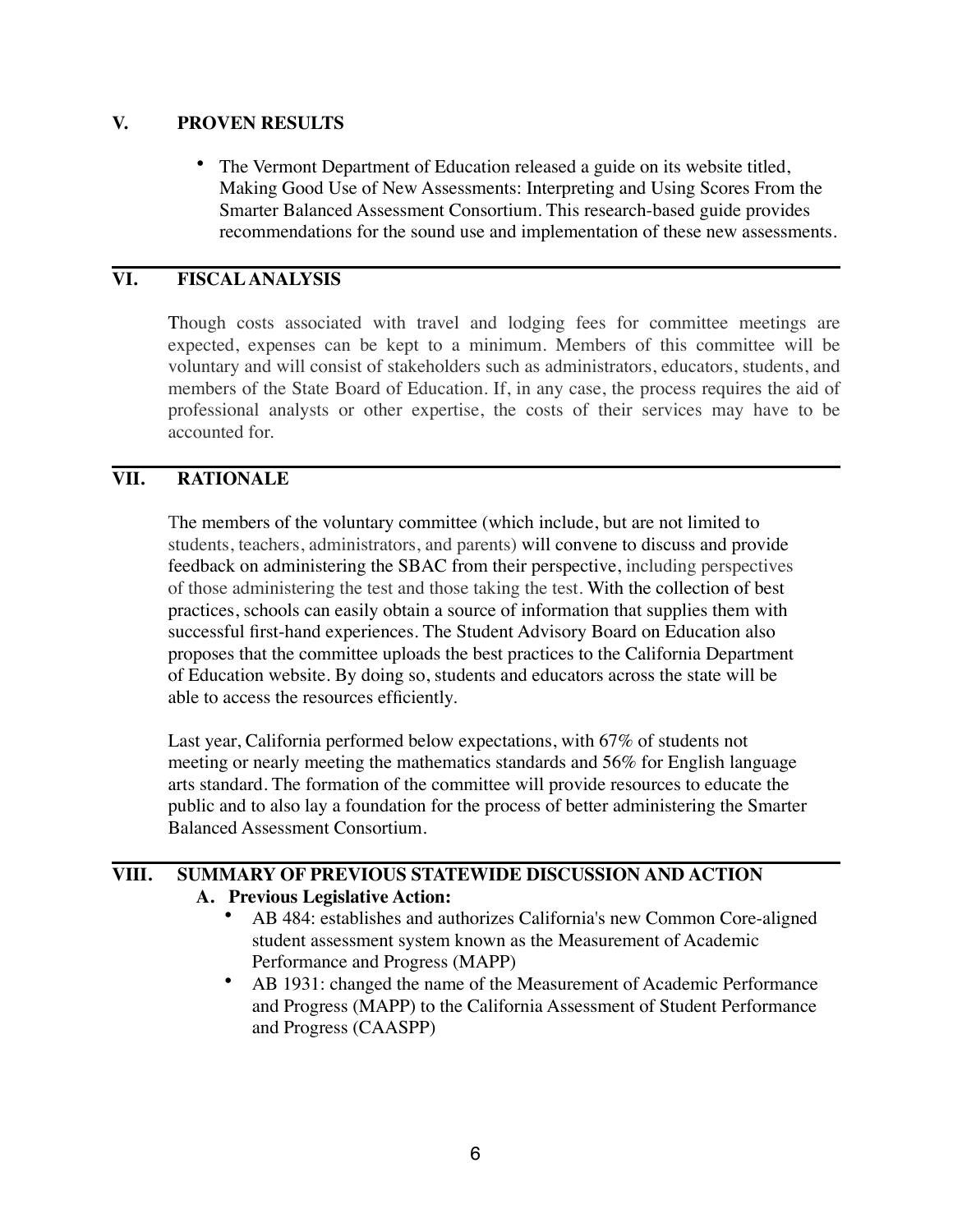## Presented to California State Board of Education Wednesday, November 4, 2015, Item #3

Topic: School Accountability Standards Speaker: Ella Smith, Westview High School, San Diego Writer: Brian Chau, Bolsa Grande High School, Garden Grov Group Members: Nonnie Coelho, San Benito High School, Hollister; Lydia Gao, Syracuse University, Syracuse (NY); Sam Goidell, Davis Senior High School, Davis; Karina Gonzalez-Espinoza, Lindsay High School, Lindsay; Daniela Guerra-Reynosa, Fremont High School, Oakland; Krystal Macias, San Benito High School, Hollister; Michael Reyes, St. Mary's High School, Stockton; Olivia Sison, C.K. McClatchy High School, Sacramento; Victoria Vera, Natomas Charter High School, Sacramento

#### i. **PRIORITY**

The Student Advisory Board on Education, a program of the California Association of Student Councils, has come to a consensus that the new, replacement Academic Performance Index should effectively evaluate school performance through the inclusion of measurable qualitative and quantitative data.

## **II. RECOMMENDED SBE ACTION**

The Student Advisory Board on Education Recommends that the State Board of Education:

i. Establishes an unbiased system that prioritizes the improvement and consistency of a school's performance over merit, by analyzing academic performance and school climate to determine a school's overall performance and by incorporating the recommended and prioritized guidelines.

## **III. LOCAL AND STATEWIDE IMPLEMENTATION DETAILS**

#### **Policies**

The modern school accountability system should evaluate a school's performance based on its academic proficiency and school climate. These two metrics effectively categorize school criteria into two separate groups regarding school performance.

#### **Student Action**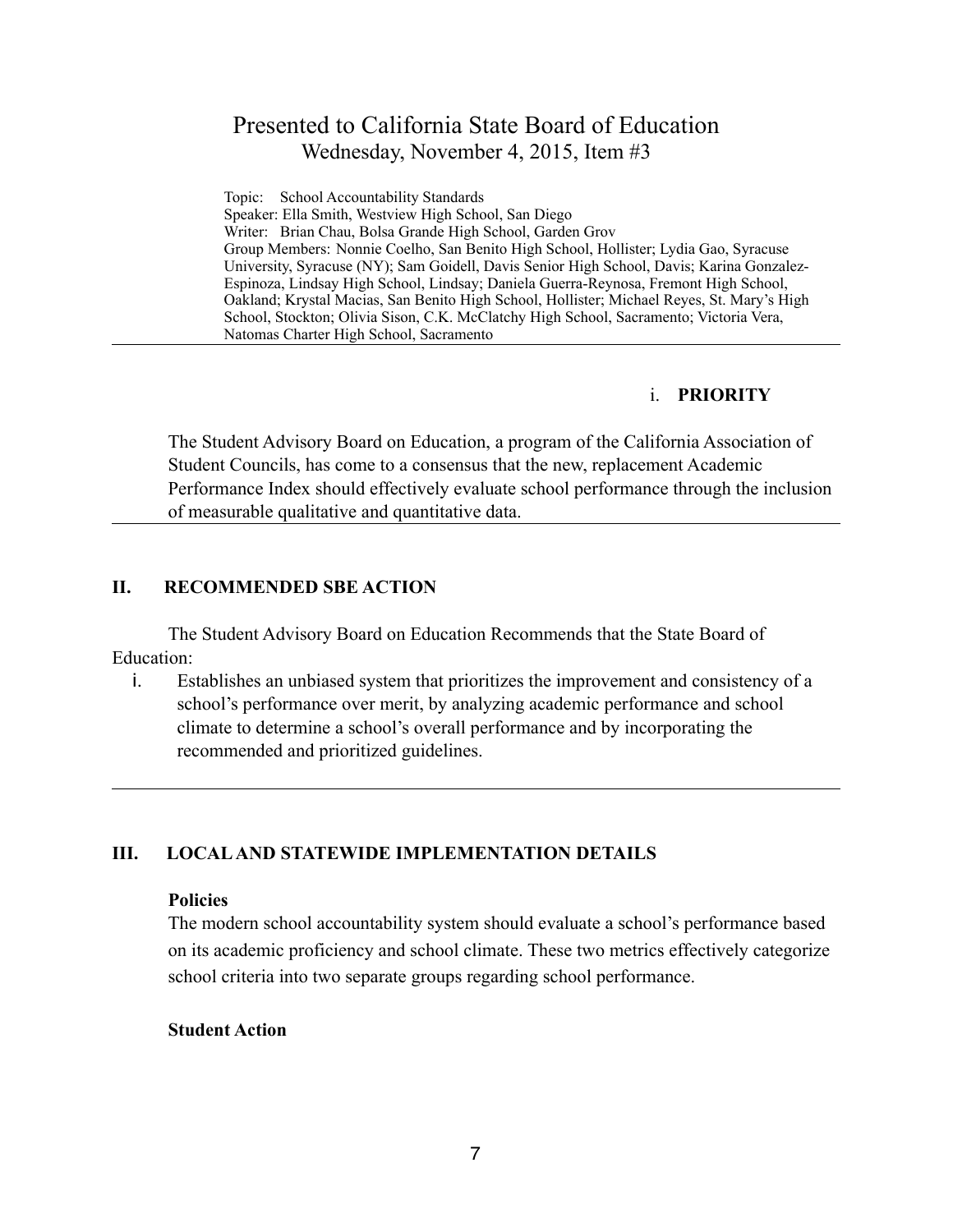The Superintendent's creation of the Accountability and Continuous Improvement Task Force brings in student perspective through its invitation of the California Association of Student Councils, allowing the students to voice and give input towards the process.

## **IV. KEY ISSUES**

- In the state of California, there is no balanced system that takes into account qualitative and quantitative data when determining a school's overall performance.
- The old Academic Performance Index was solely based off of standardized test scores and focused on high merit before both consistent and minimal improvement.

## **V. PROVEN RESULTS**

- i. Standardized test scores, specifically SBAC, are able to uniformly measure school's academic performance.
- ii. The creation of the Accountability and Continuous Improvement Task Force that brings together experienced people in education and organizational stakeholders has helped bring in different perspectives.

## **VI. FISCAL ANALYSIS**

Schools may lack the guidelines being evaluated beforehand, and the state may have to finance the administration cost of the new accountability system. Grant money may be allocated to low-socioeconomic schools or on a need basis to fund improvements based on the new accountability system. The distribution of statewide surveyors and the necessity for statisticians to compile data into reviewable and usable information regarding performance may incur expenses due to the supplies required and associated work. The Western Association of Schools and Colleges may charge for the rights to the information they gathered and reviewed. The costs for adding additional survey questions to the SBAC and the Healthy Kid Survey are projected to be minimal.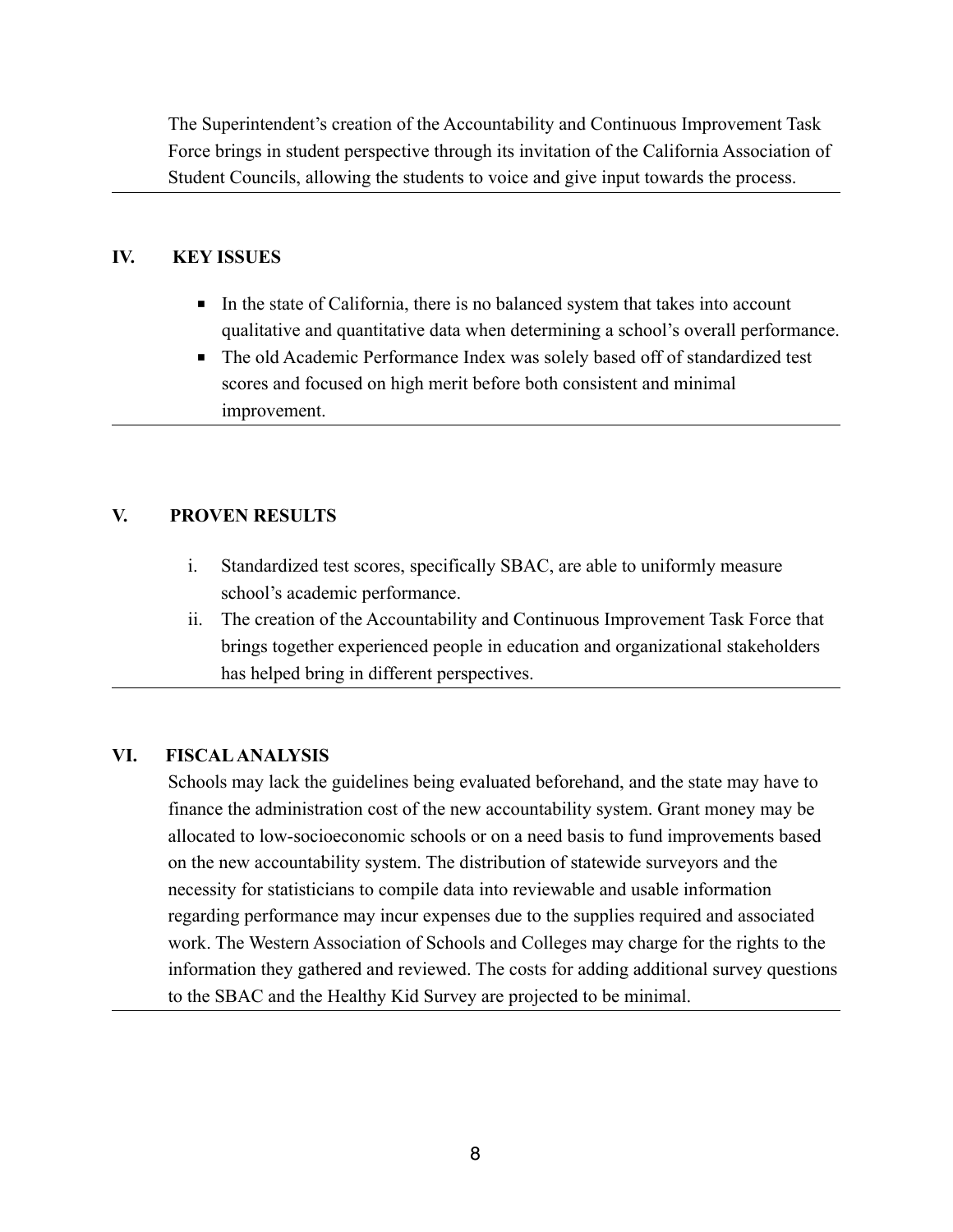#### **VII. RATIONALE**

The recommended guidelines are separated into two categories: academics and school climate. The catalogue of ideas lists invaluable factors that will successfully measure a school's performance quantitatively and qualitatively. Its purpose is to find schools that lack resources and to not punish schools for poor performance, but instead give them support and aid. This aligns itself with the LCFF and provides a way for schools to be measured holistically.

Academically, the SBAC efficiently portrays statewide school performance because it is a uniformed way for schools to test the Common Core values which enables, the score to be compared among the schools and districts within the state. This information allows the CDE to find academically struggling schools and lend them support. The percentage of students who reach English proficiency annually is necessary and crucial because it is the fundamental language used in learning. It would be detrimental if the continual improvement of English learners is not enforced. The number of Advanced Placement, International Baccalaureate, honors, and A-G classes offered demonstrates the school's capability of providing a rigorous academia and the percentage of students seeking employment and attending a two or four year college institution after graduation shows a school's college and career readiness. The percentage of students who SAT and ACT scores should not be taken into consideration because they measure individual performance rather than a school's academic ability. In addition, GPA should not be considered because it is calculated differently among schools and will provide an incentive for grade inflation.

School climate is important because it creates a well-rounded learning environment that reinforces the idea of student happiness and opportunistic diversity. The amount of available clubs, athletics, facilities, and resources for education of a school should be evaluated because it allows students to learn outside the classroom and cultivates student involvement. Teacher to student ratio should also be accounted for because smaller class sizes have been proven to help students learn better. Attendance should be taken into consideration because it reflects the notion that school is a safe and welcoming learning environment. If students were surveyed about teacher competency and their satisfaction in classes, this information, if made quantitatively, should be included in the evaluation because students, the main stakeholders, know their education best and can voice problems and what needs to be changed with their schools on a personal, local level. Suspension and expulsion should not be considered because it is a local district matter and does not keenly reflect a school's performance due to different disciplinary measures.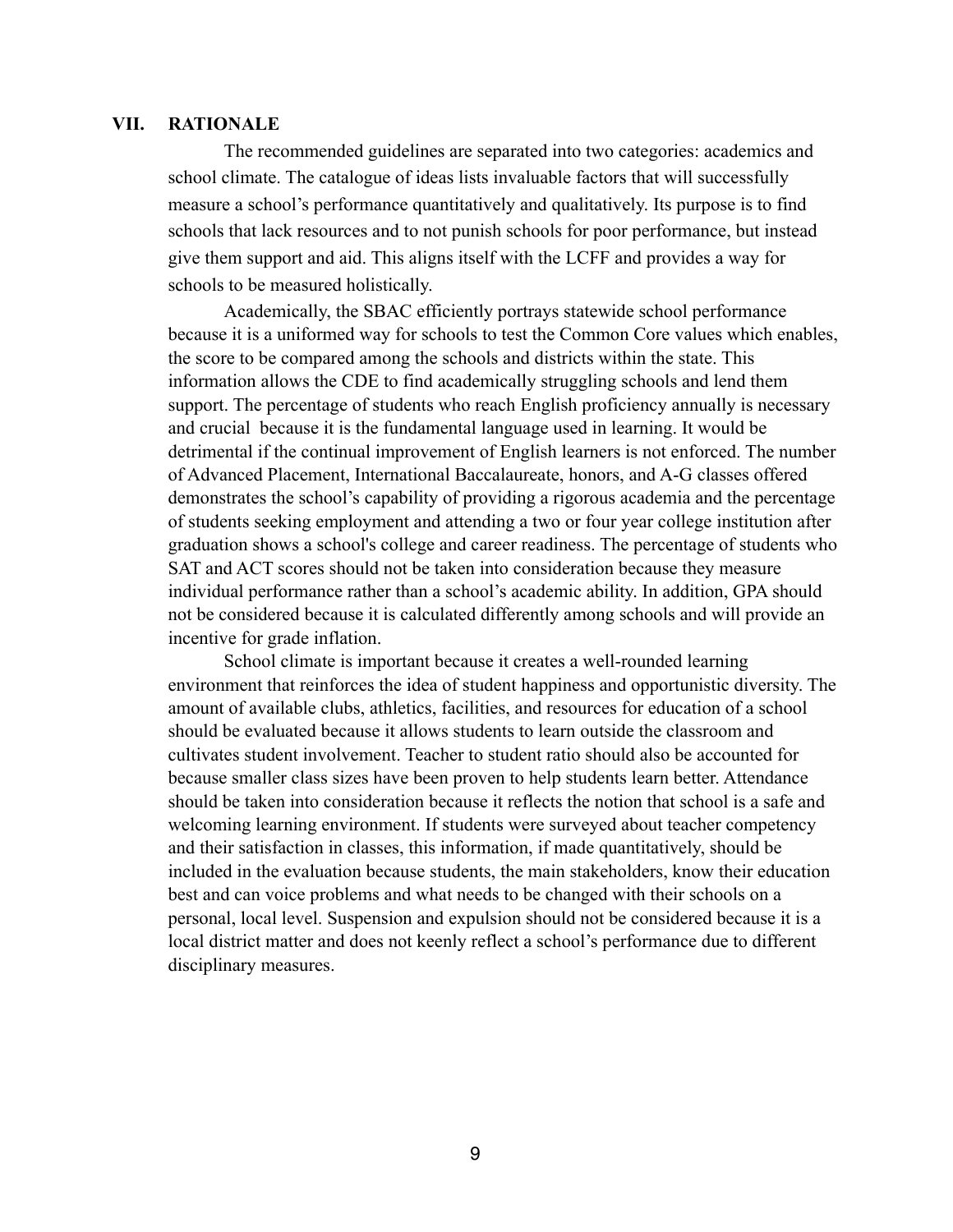Acknowledging the fact that the California Department of Education is in partnership with the Western Association of Schools and Colleges, most of the data, like student experience and academic prowess, required for the new system may have been already collected and analyzed. This can cut costs dramatically because the data does not have to be collected but just shared. Also, surveyed data can be accumulated through the SBAC and the Healthy Kids Survey.

## **VIII. SUMMARY OF PREVIOUS STATEWIDE DISCUSSION AND ACTION**

- i. **Previous Student Advisory Board on Education Recommendations:** ■ Evaluation of Schools, SABE 2014
- ii. **Previous State Board of Education Action:**
	- California Education Code Section 52051.5 52052.9 Public School Performance Accountability Program establishes general guidelines for indicators of API.
	- California Education Code (EC) Section 52056(a) requiring API ranking of schools was repealed.
- iii. **Previous Legislative Action:**
	- The Classroom Instructional Improvement and Accountability Act (1998): Requires all public schools receiving state funding to prepare and distribute SARCs.
	- Public Schools Accountability Act (1999): Establishes API as an accountability system for all public schools K-12.
	- SB 219 (2007): Dropout rates must factor into school evaluations.
	- SB 1458 (2012): Standardized testing must comprise no more than 60% of high school evaluations and no less than 60% of middle and elementary school evaluations.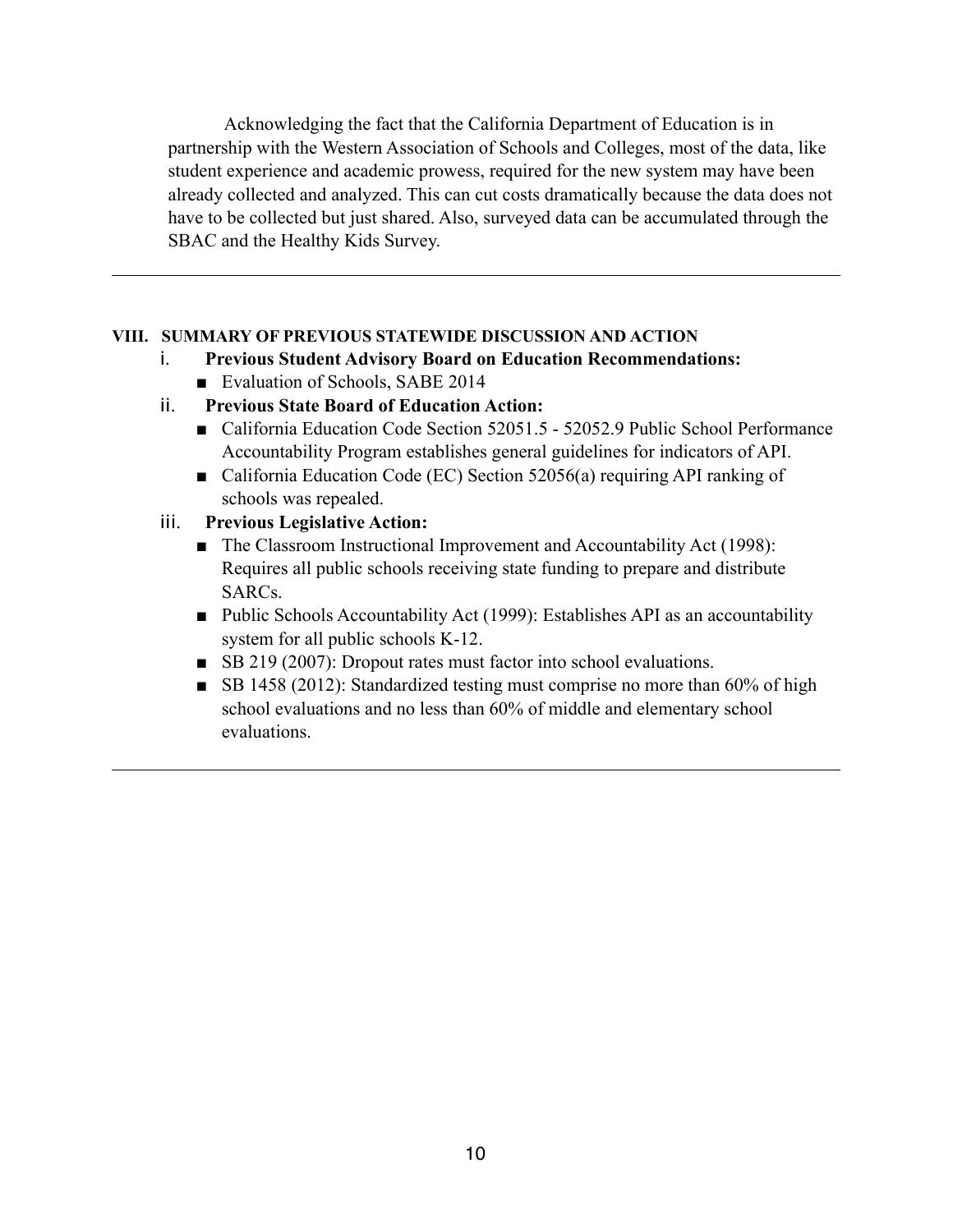## **IX. School Wellness Accountability Guidelines**

## **Academic Standards:**

Most Important

- Evaluation of a school's direct SBAC score
- Comparison of individual school SBAC scores and passing rates to other similar schools, districts, and on a statewide level
- The annual percentage of students who reach English proficiency

Important

- Number of Advanced Placement, International Baccalaureate, and honors courses available for students
- A-G requirements offered
- Percentage of students going to a 2 to 4 year college, vocational, or technical school
- Percentage of students who complete higher education
- Percentage of students seeking employment after graduation

Not Important

- A school's average SAT and ACT scores
- A school's average GPA score

## **School Climate Standards:**

#### Most Important

->The following qualitative factors would be evaluated quantitatively:

- The availability of extracurricular activities, teacher resources to facilitate education, athletics, and necessary facilities
- A low teacher to student ratio
- Overall student happiness as measured on the Healthy Kids Survey, SBAC, or a similar survey
- High attendance rate
- The prevalence of chronic absenteeism

Important

->These factors would be collected qualitatively but evaluated quantitatively.

■ Student feedback and satisfaction regarding teachers and administrators

■ The data collected from the Western Association of Schools and Colleges' evaluation.

Not Important

■ Student suspensions and expulsions at schools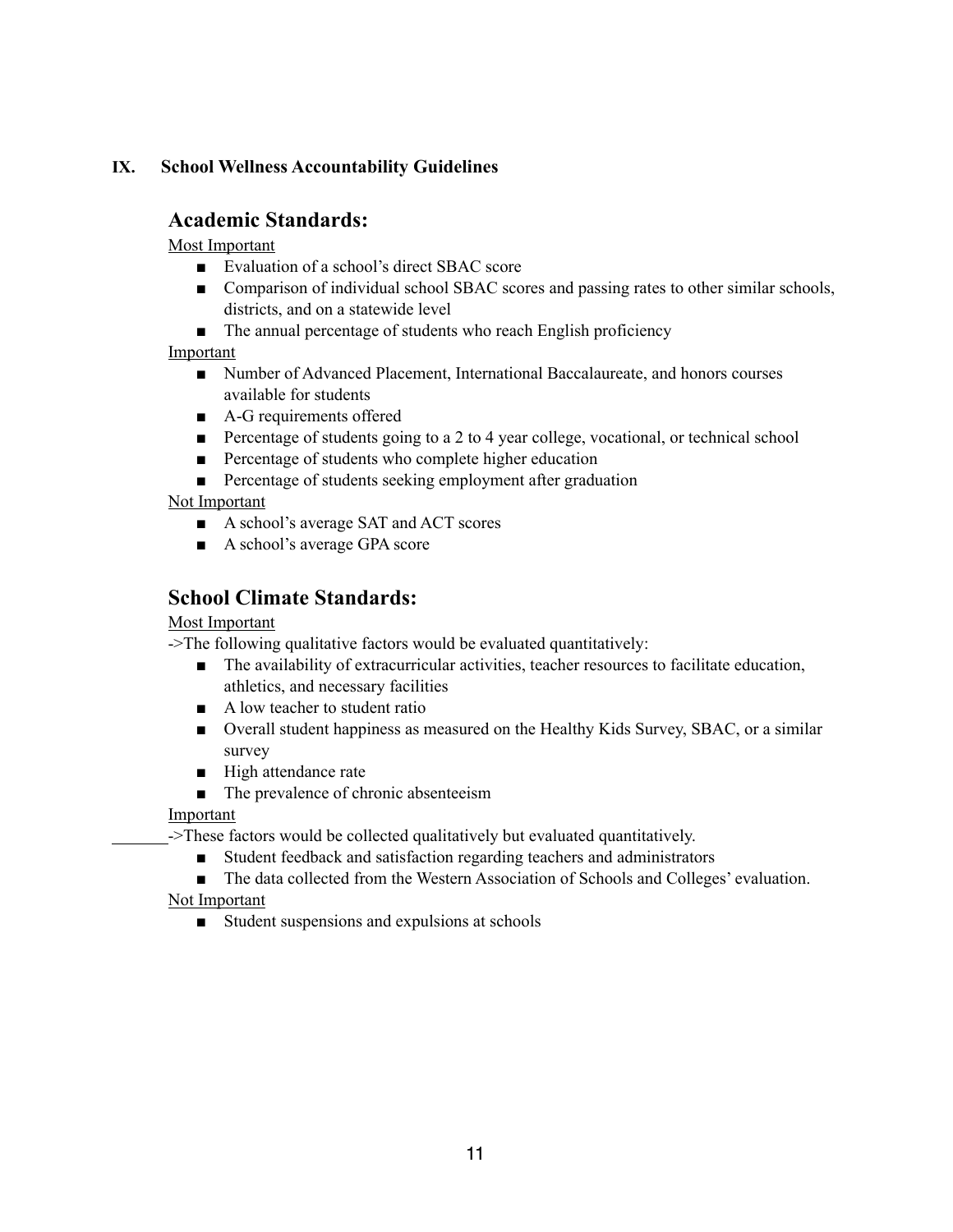## Presented to California State Board of Education Wednesday, November 4, 2015, Item #4

Topic: Role of Technology Speaker: Catherine Yang, San Marino High School, San Marino Writer: MacGregor Thomas, Woodcrest Christian High School MacGregor Thomas, Woodcrest Christian High School, Riverside Group Members: Parker Harrell, Central Valley High School, Shasta Lake; Yue Hu, The High School Affiliated to Renmin University of China, International Curriculum Center, Beijing; Ferris Jarrar, Liberty High School, Bakersfield; Henry Low, Western Sierra Collegiate Academy, Rocklin; Mary Tun, Stockdale High School, Bakersfield; Marisel Vargas, Wasco Union High School, Wasco; Evan Whitlock, Frontier High School, Bakersfield

## **I. PRIORITY**

The Student Advisory Board on Education, a program of the California Association of Student Councils, has identified the lack of student voice in technology integration in education, as a critical issue facing California education, both locally and statewide.

## **II. RECOMMENDED SBE ACTION**

The Student Advisory Board recommends that the SBE:

- 1. Include a student member on the Education Technology Task Force;
- 2. Survey the effectiveness of the technological component of the SBAC on a yearly, state-wide basis for students and administrators;
- 3. Incorporate technology as a test taking tool in the classroom;
- 4. Require that all textbooks adopted have an online as well as a physical version; and
- 5. Require demonstrations on how to use technology that is implemented

## **III. LOCAL AND STATEWIDE IMPLEMENTATION DETAILS**

## **Policies**

- 1. A student representative should be added onto the Education Technology Task Force.
- 2. An annual survey on the effectiveness of the technological component of the SBAC should be established for students and school administration. For instance, a survey should be attached at the end of the SBAC test.
	- a. Technology can be used as a tool and resource utilized in test taking in the following cases: schools should provide the calculators needed in testing for the SBAC and continued efforts should be made in order to integrate technology into all tests taken by students.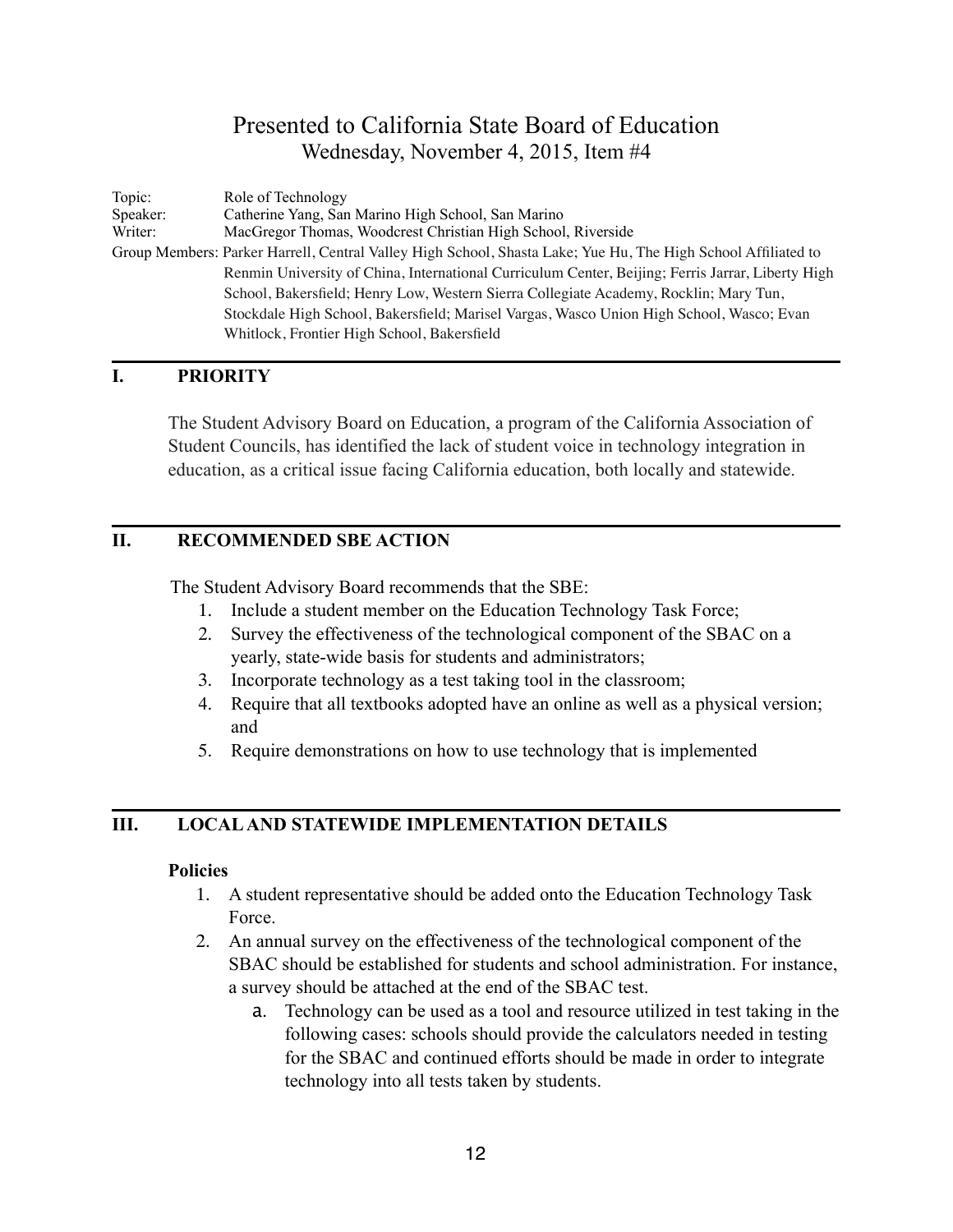- 3. We recommend that textbooks adopted by the SBE have both physical and online copies.
- 4. Before a standardized test, such as the SBAC, students should be given a demonstration/online instructional aid on how to use the technology integrated into the testing process.

## **Programs**

The SBE should encourage schools to gather opinions from all students before integrating new technology. This would allow students to voice their opinions on the technology they will be using themselves.

## **Student Action**

In addition to the state level change we are advocating for, students can implement these plans locally:

- Based on technology available to the district, students can recommend technology training for faculty members during staff meetings
- Students can encourage districts to adopt textbooks with both physical and online versions that are suggested by the SBE
- Students can advocate for increased availability of technology for all students

## **IV. KEY ISSUES**

- There is a lack of student involvement in methods of integrating technology in education
- There is a lack of student voice in how students and teachers utilize the technology they already have
- Students, teachers, and administrators are not prepared to utilize technology on state mandated tests, such as the SBAC.

## **V. PROVEN RESULTS**

- The top 15 public high schools in the U.S have implemented explicit and advanced technological learning standards
- Los Altos High School conducts the annual Student Educational Conference, where students develop ideas to implement on the local level in the next school year. This demonstrates the mutualistic relationship between the creators of policies and students, the primary stakeholders.
- The Long Beach Unified School District (LBUSD) has outlined their own more detailed and advanced grade-based technology learning standards to:
	- o Provide a road map to the future for technology within the district
	- o Maintain focus on instructional needs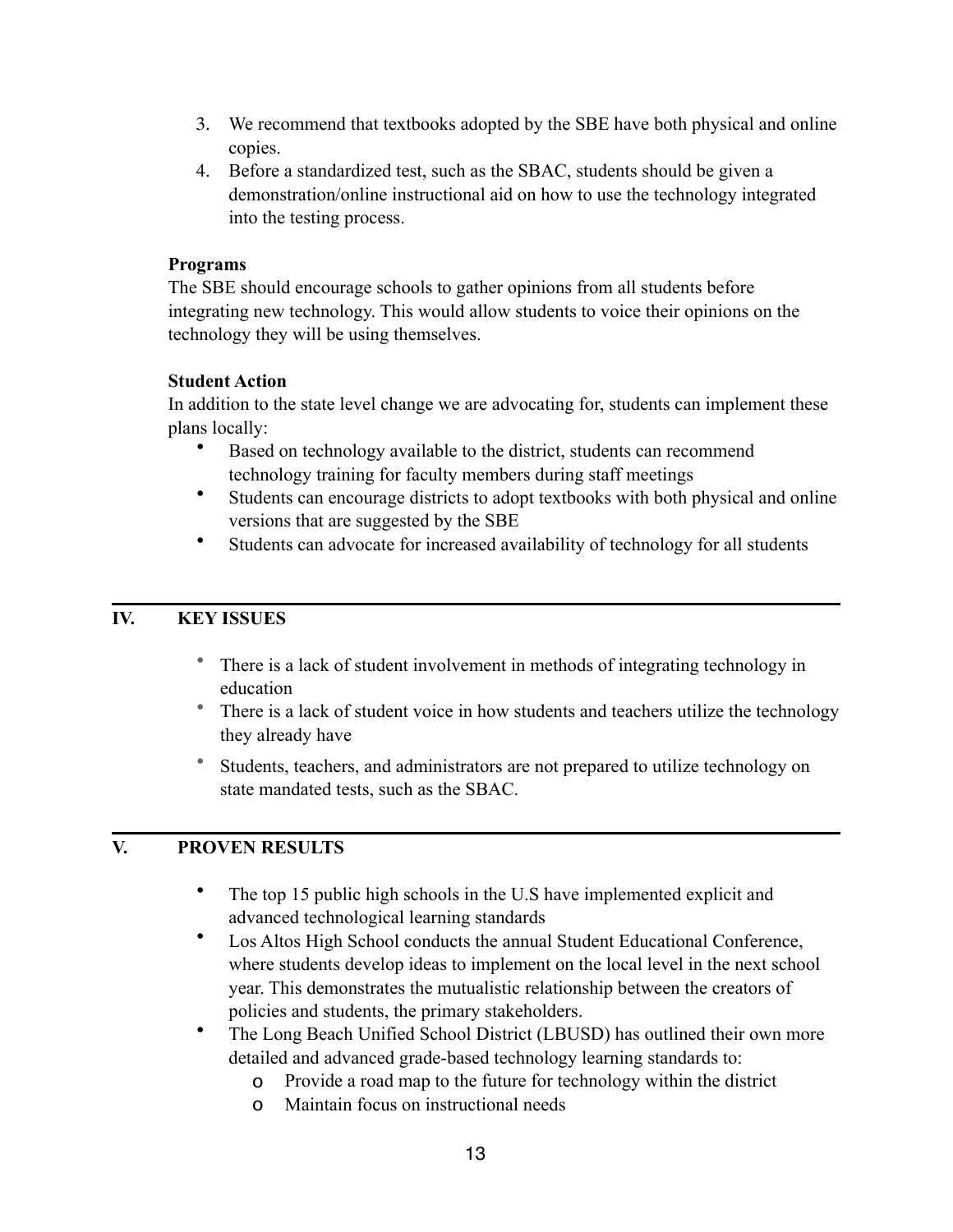- o Ensure technology decisions are based on functional needs and consider the true cost of ownership
- o Strengthen the culture of collaboration

## **VI. FISCAL ANALYSIS**

The addition of a student member on the Ed Tech Task Force will incur *little to no costs*, as no funds are needed to include a student on the advisory committee. The surveys for students and administrators would require *minimal funding* if attached onto existing tests such as the SBAC. The shift from adopting textbooks that exist in only physical form and textbooks that have a supplement online version would require *little to no additional funds*, depending on the company, as competitive companies charge similar amounts for instructional materials. Demonstrations on how to use the SBAC computer program can be implemented at *little or no cost*, as all administrators have to do is go through the program itself with students.

## **VII. RATIONALE**

Having a student representative on the Education Technology Task Force is essential. Students have the most relevant opinion on technology in education, as we would be experiencing it first-hand in our classes. Thus, student feedback in the current integration of technology in education would assist schools in keeping up with 21st century advancements.

People support what they themselves create. Therefore, getting students involved in the decision-making process regarding technology can further encourage them to utilize technological tools as a learning resource. In turn, technology can personalize their learning experience, since computer programs can adapt to every student's unique style of learning. In a recent nation-wide survey from the California Council of Science and Technology, 74% of teachers noted that educational technology is a student motivator.

Student feedback through surveys can give valuable insight on the integration of technology in the SBAC. In doing so, students can also apply their critical thinking skills to evaluate the system, preparing for an ever-growing technology-based California, where there are 1.5 STEM jobs for every STEM job seeker.

Going further, demonstrations on how to use the computer program to take the SBAC can prepare students for the test itself to show how well they have learned more accurately. A report from Teach Plus found that many California teachers "do not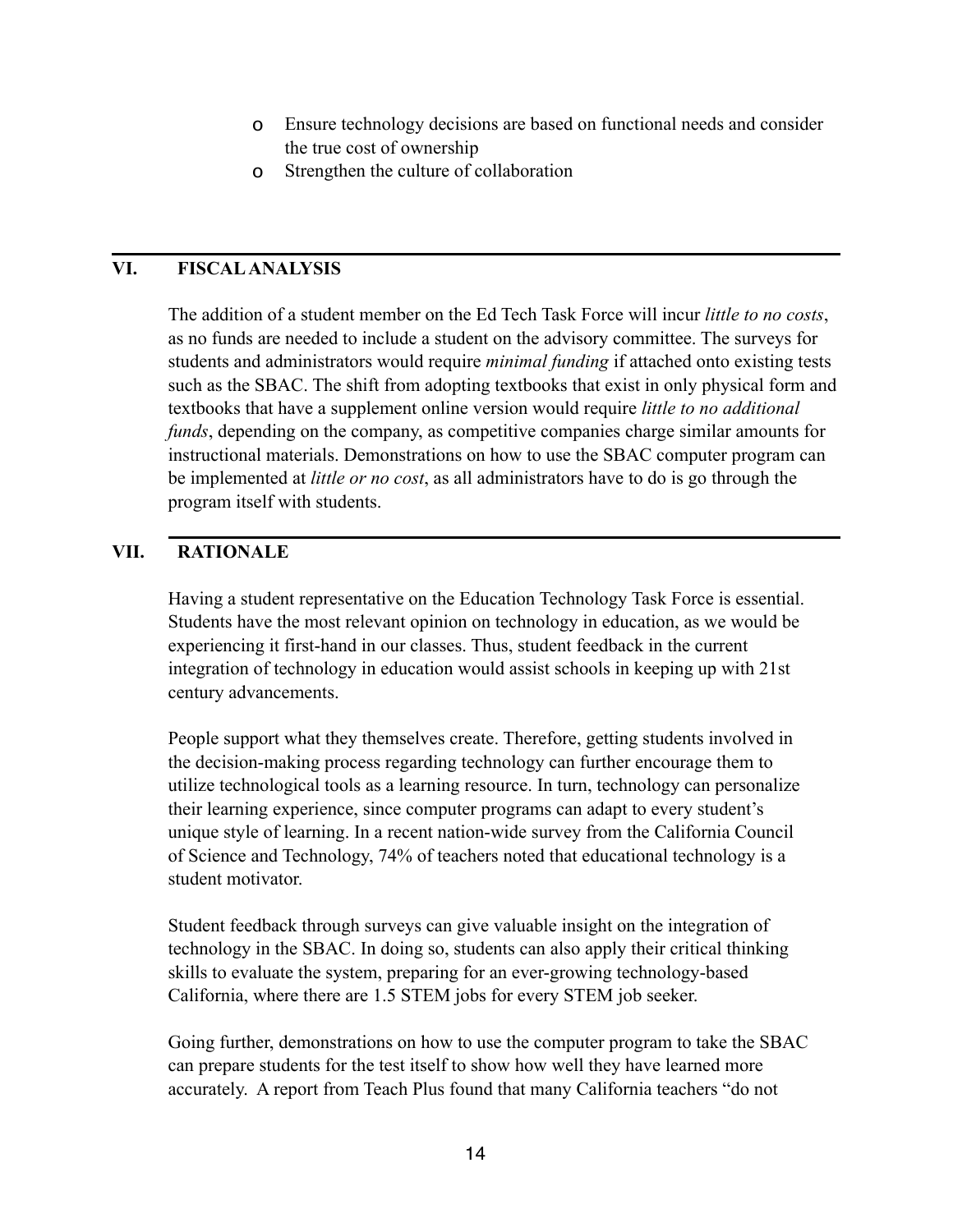believe that students and teachers in California are receiving adequate technological support to be successful on the SBAC." With improvement on the SBAC as a result of student feedback, we can raise our standing as the 7th worst state in public education, according to WalletHub.

## **VIII. SUMMARY OF PREVIOUS STATEWIDE DISCUSSION AND ACTION**

## **A. Previous State Board of Education Recommendations:**

• Role of Technology, SABE 2015

## **B. Previous Pertinent Regulations and Policy:**

- Education Code Section 51870-51871.5: provides a local planning process that will enable school districts to apply for grants on an ongoing basis and assist in utilizing available education technology programs.
- Education Code Section 52250-52254: provides installation grants for high schools and declares that the computer knowledge and skills are essential for "individual success [and the state's] economic prosperity" and that all students "must be 'computer literate' before they complete high school."

## **C. Previous State Board of Education Action:**

• Adoption of the Common Core State Standards (2010), which recommend the use of technology in the classroom but lack explicit educational technology learning standards appropriate for the  $21$ <sup>st</sup> century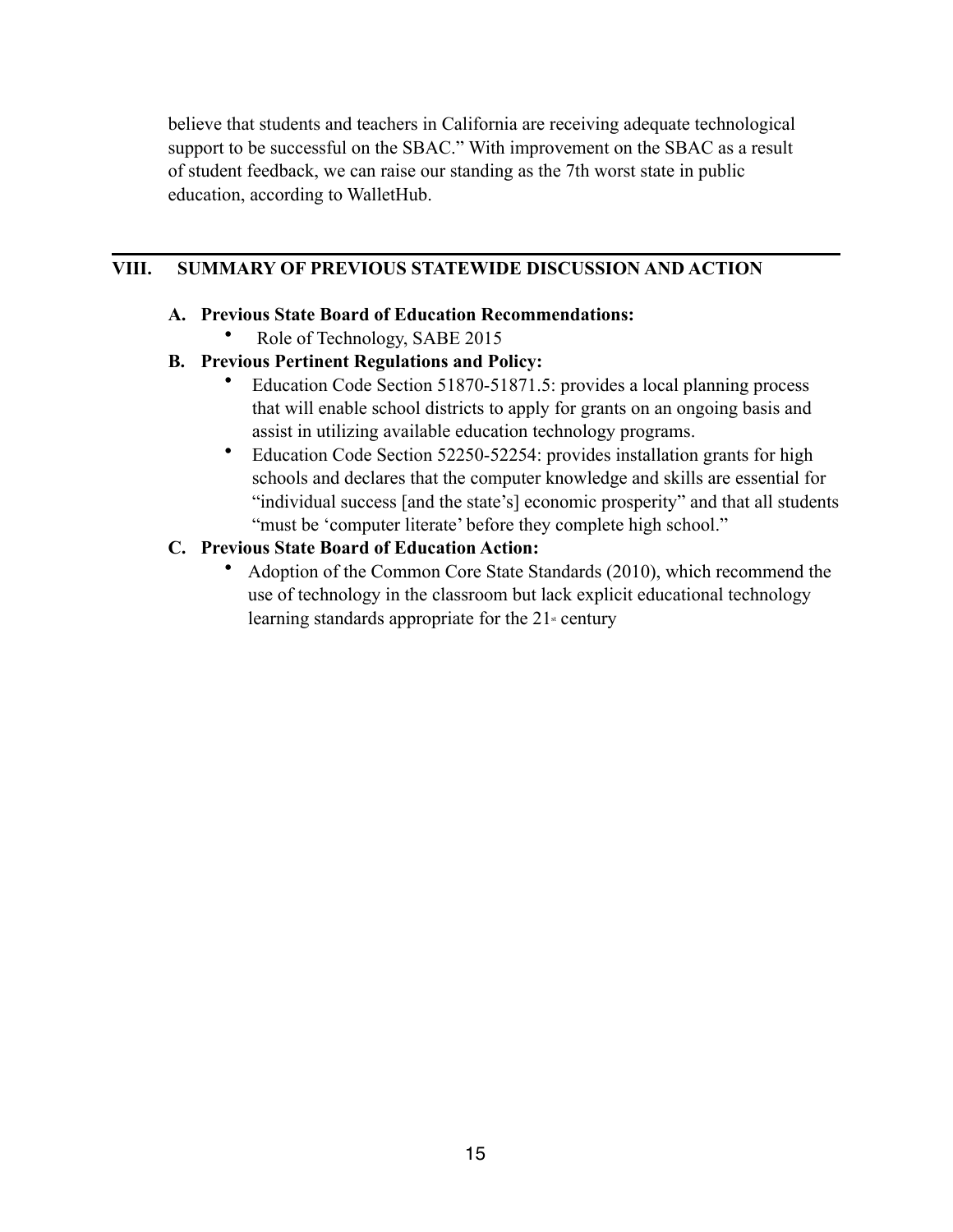## Presented to California State Board of Education Wednesday, November 4, 2015, Item #5

| Topic:   | Student Mental Health                                                                       |
|----------|---------------------------------------------------------------------------------------------|
| Speaker: | Cora Fesler, Mount Shasta High School, Mount Shasta                                         |
| Writer:  | Jane Xu, Albany High School, Albany                                                         |
|          | Group Members: Janelle Barraza, Credo High School, Rohnert Park; David Contreras, Fremont   |
|          | High School, Oakland; Cora Fesler, Mount Shasta High School, Mount Shasta; Shannon          |
|          | Hendricks, Carondelet High School, Concord; Delaney Ivey, Corona del Mar High School,       |
|          | Newport Beach; Clara MacAvoy, Sequoia High School, Redwood City; Nandeeni Patel, Vista      |
|          | Murrieta High School, Murrieta; Bianca Ramirez, Fremont High School, Oakland; Maya          |
|          | Roshandel, South Pasadena High School, South Pasadena; Jane Xu, Albany High School, Albany; |
|          | Shannon Yang, Henry M. Gunn High School, Palo Alto                                          |

## **(i) PRIORITY**

The Student Advisory Board on Education, a program of the California Association of Student Councils, has identified the lack of education and student voice in mental health as a critical issue facing California education.

## **(ii) RECOMMENDED SBE ACTION**

The Student Advisory Board recommends that the SBE

1) add one or more full voting student positions to the Student Mental Health Policy Workgroup; and

2) propose that the Student Mental Health Policy Workgroup and Instructional Quality Commission review the mental health sections in the Health Framework for California Public Schools.

## **III. LOCAL AND STATEWIDE IMPLEMENTATION DETAILS**

#### **Policies**

The Student Mental Health Policy Workgroup should review the statewide Health Framework for California Public Schools in conjunction with the Instructional Quality Commission.

#### **Programs**

Schools should launch mental health awareness campaigns promoting mental health education. Additionally, schools should offer effective independent or group counseling in an appropriate confidential manner.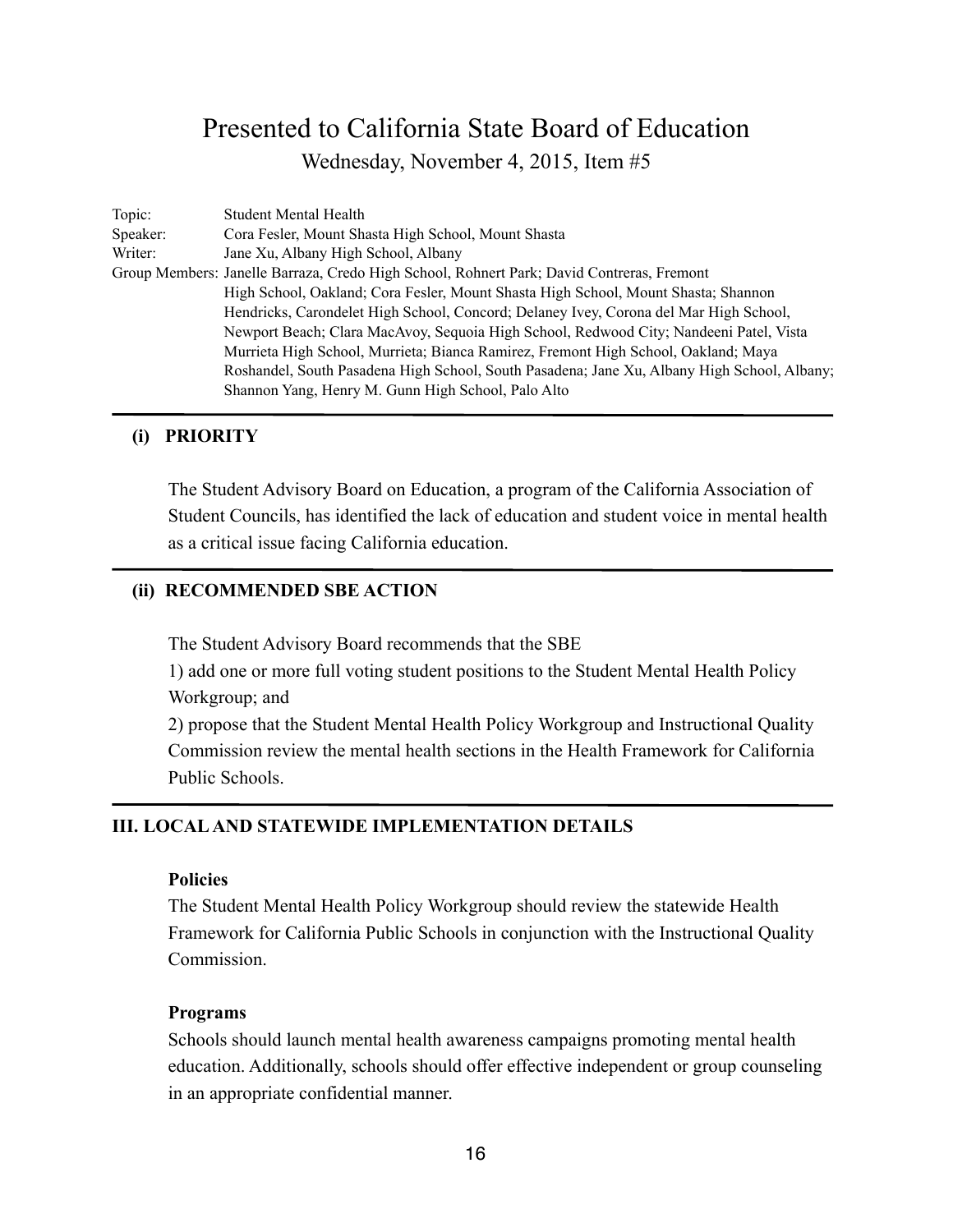## **IV. KEY ISSUES**

- 1. Adults often lose sight of student perspectives, and there is a need for a student perspective on the Student Mental Health Policy Workgroup.
- 2. A lack of mental health programs and resources cause students, teachers, and administrators to be uneducated about the topic of mental health.
- 1. Due to a variety of impactful current adjustments in the California education system, students' mental health needs are being overlooked.
- 2. The Health Framework for California Public Schools was written 12 years ago in 2003, and has not been revised since.

## **V. PROVEN RESULTS**

Examples of effective additions of student members to government groups:

- The student members on the California State Board of Education, and the State Boards of Education of other states, help represent student opinions to their respective Boards.
- The California State Board of Education utilizes a student member on the Child Nutrition Advisory Council.
- Local District Boards of Education utilize student members to solicit student opinion on policies.

#### **VI. FISCAL ANALYSIS**

Due to the addition of a student member on the Student Mental Health Policy Workgroup, the State Board may incur the cost of transporting student members to and from meetings.

## **VII. RATIONALE**

Currently, there is a lack of knowledge, student voice, and personnel in the California education system necessary to address the mental health of California students. With suicide now the number two killer among teenagers, an open discussion about mental health in our education system can no longer be avoided. For the entirety of its existence, the Student Mental Health Policy Workgroup has never had a full voting member from the one group it influences most, students. Direct student input could give the group a wider and more accurate understanding of issues schools face in dealing with the mental health of their students, including the extremely high student to full-time school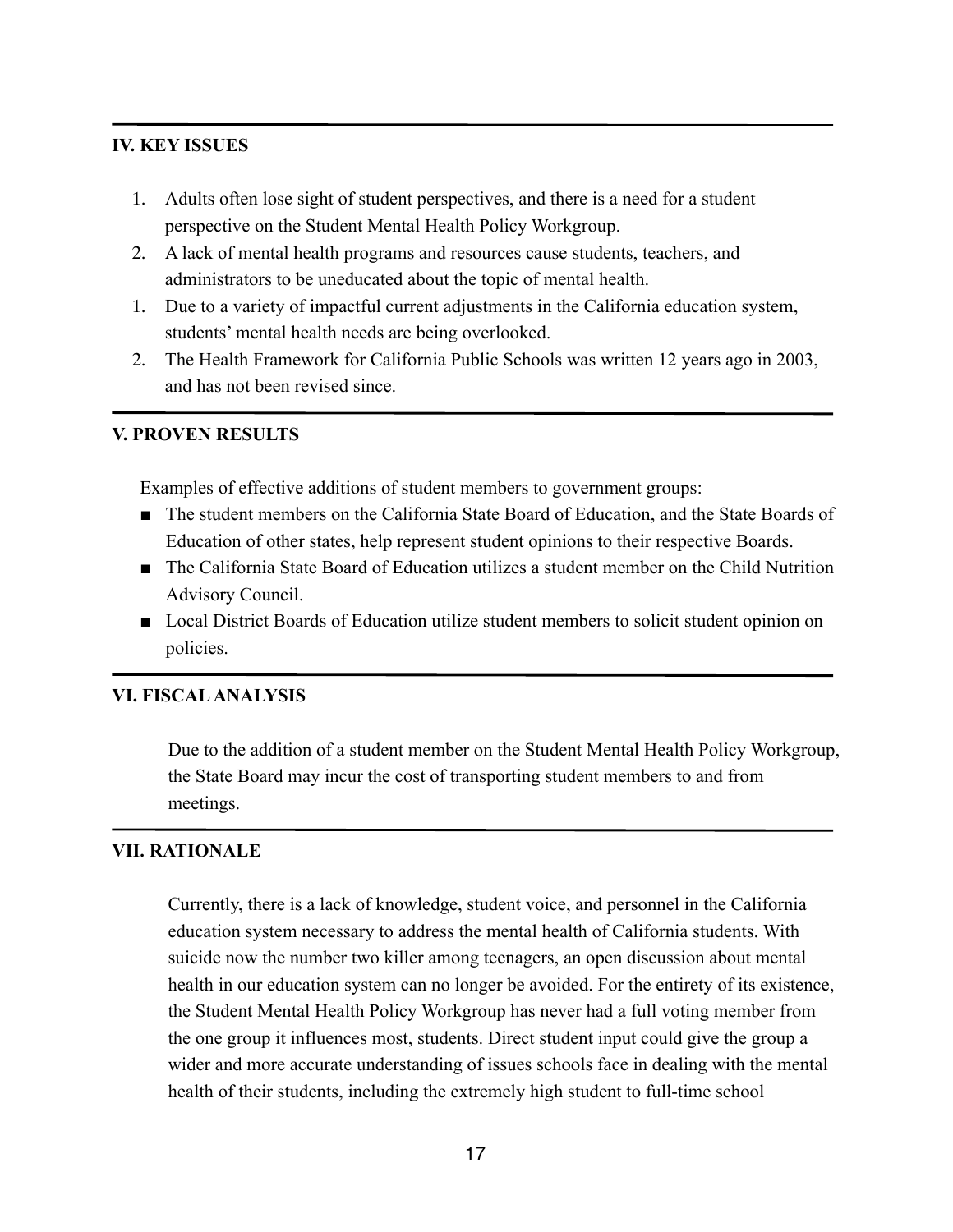psychologist ratios (1000:1 at Corona Del Mar High School, 1200:1 at Albany High School). Additionally, the mental health sections of the Health Framework for California Public Schools, which has not been updated since it was created in 2003, should be reviewed by the Student Mental Health Policy Workgroup in conjunction with the Instructional Quality Commission. A newly revised framework could assist people in recognizing mental illnesses in themselves and others, allowing students and families to take necessary steps to treat these illnesses and improve their quality of life.

#### **VIII. SUMMARY OF PREVIOUS STATEWIDE DISCUSSION AND ACTION**

#### i. **Present Pertinent Regulations and Policy:**

- i. Student Mental Health Policy Workgroup:
	- Superintendent of Public Instruction (SSPI) Tom Torlakson has convened a Student Mental Health Policy Workgroup (SMHPW) which assesses the current mental health needs of California students and gathers evidence to support its policy recommendations to the State Superintendent of Public Instruction and the California Legislature.
- ii. California *Education Code* Section 51210.8: (a) The SBE shall adopt the content standards in the curriculum area of health education. (b) The content standards shall provide a framework for instruction that a school may offer in the curriculum area of health education. This section does not require a school to follow the content standards.

#### ii. **Previous Legislative Action:**

- i. **AB 722:** Study of Pupil Personnel Ratios, Services, and Programs: This bill would require the State Department of Education to conduct a study of pupil support, defined to include school counselors, school psychologists, and school social workers, in the schools, as specified.
- ii. **SB 330:** Pupil Instruction: Health Framework and Mental Health Instruction California *Education Code* Section 51900.5: (a) During the next revision of the publication "Health Framework for California Public Schools," the Instructional Quality Commission shall consider developing, and recommending for adoption by the state board, a distinct category on mental health instruction to educate pupils about all aspects of mental health.
- iii. **AB X4 2** (Chapter 2, Statutes of 2009-10 Fourth Extraordinary Session): Suspended the process and procedures for adopting instructional materials, including framework revisions (Health Framework for California Public Schools) until the 2013-14 school year.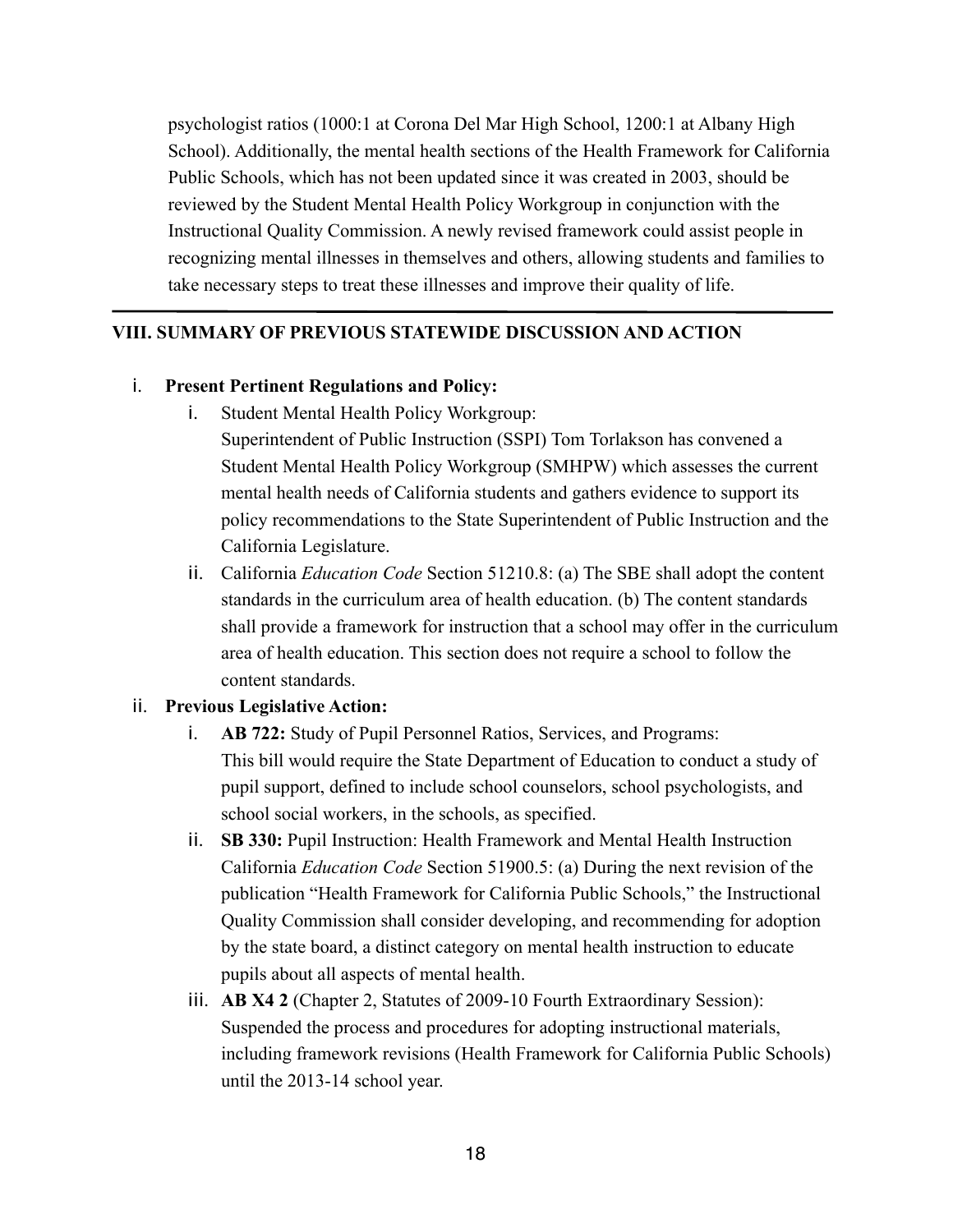iv. **SB 70** (Chapter 7 of the Statutes of 2011): Extended the suspension of the process and procedures for adopting those stated above until the 2015-16 school year.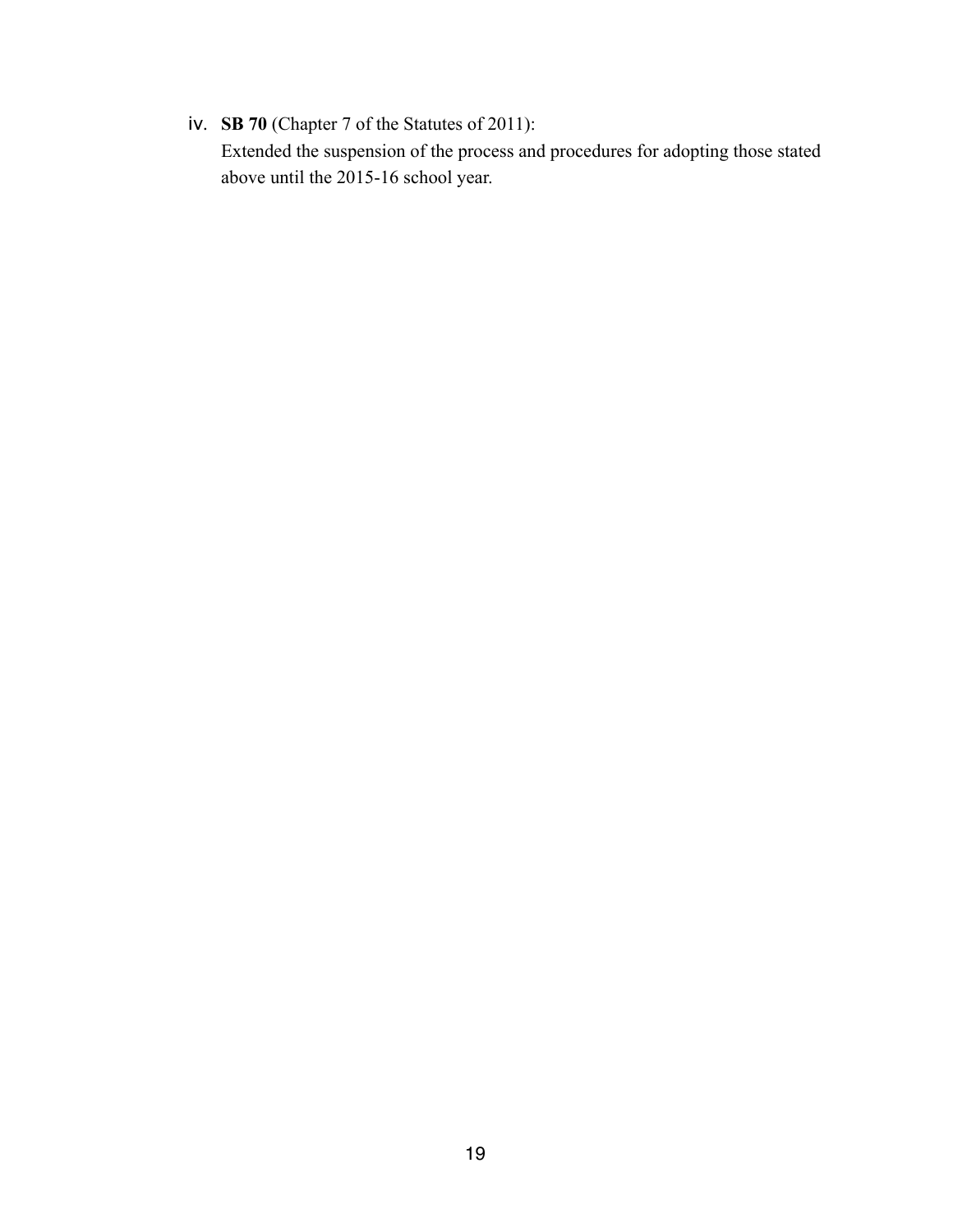## Presented to California State Board of Education Wednesday, November 4, 2015, Item #6

Topic: Soliciting Student Input<br>Speaker: Shawn Ahdout, Beverly Shawn Ahdout, Beverly Hills High School, Beverly Hills CA

#### I. **PRIORITY**

The Student Advisory Board on Education, a program of the California Association of Student Councils, has identified the lack of student opinions in decision making, both locally and statewide, as a critical issue facing California education.

## II. **RECOMMENDED SBE ACTION**

The Student Advisory Board recommends that the SBE 1) instructs the California Department of Education to disseminate the California Association of Student Councils California Student Perspective Survey and analyze the aggregate data from schools across the state and 2) recommend utilizing the California Student Perspective Survey as a tool for soliciting pupil involvement in the LCAP process.

## III. **LOCAL AND STATEWIDE IMPLEMENTATION DETAILS**

## **Policies**

The CDE should encourage data collection from students and analyze the data from across the state in order to have a more

## **Programs**

The CDE should identify the California Student Perspective Survey as a standard of excellence and best practice for student involvement in the LCAP process.

## IV. **KEY ISSUES**

- School administrators and board members don't know how to effectively garner student input for their LCAP process
- Conferences like SABE have a limited scope of input from a subsection of California students
- The State Board and CASC cannot make decisions that accurately represent the needs of the state's diverse students without systematic collection of student opinion from students across the state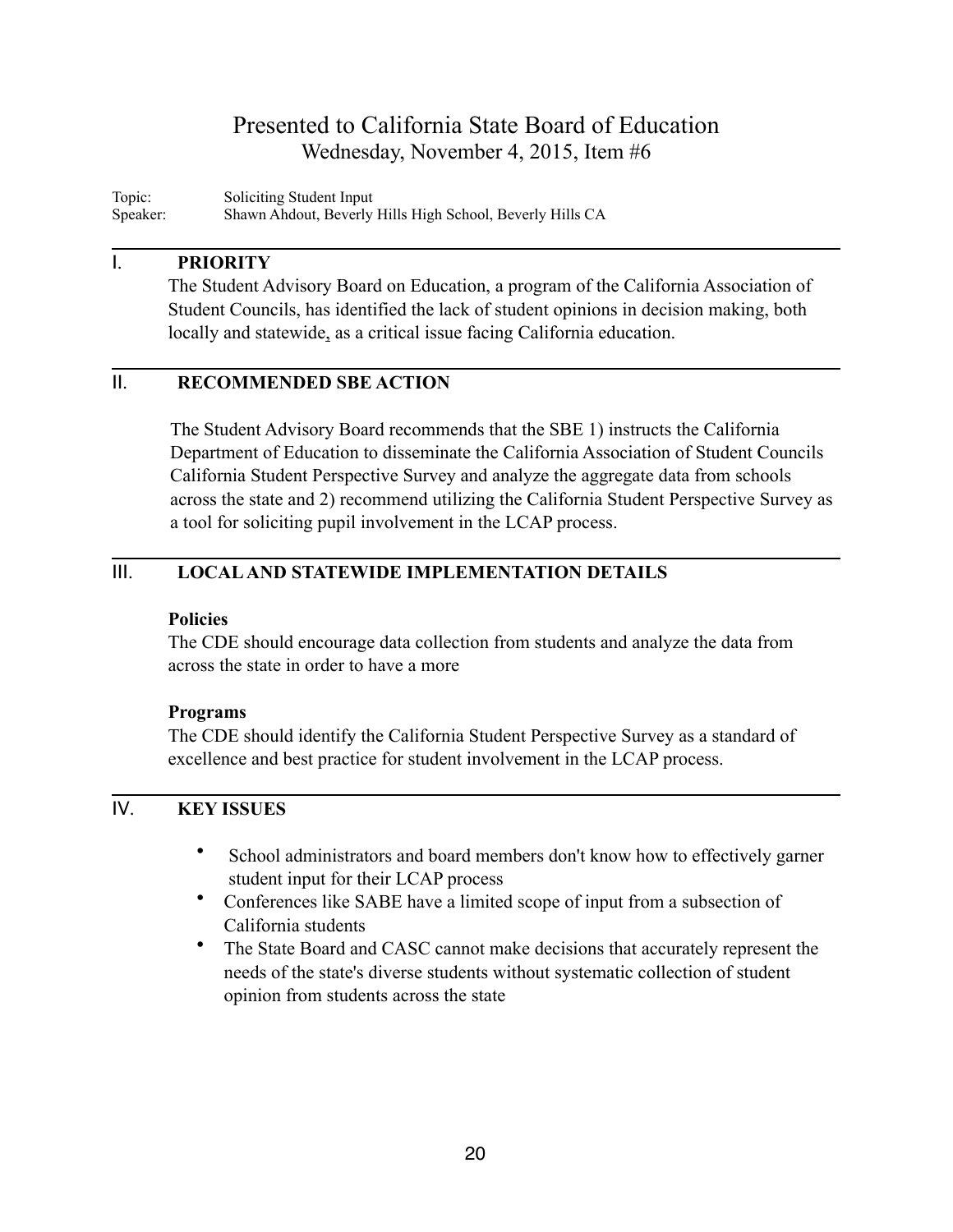## V. **WHAT'S WORKING**

- Students have come together and created a comprehensive survey, the California Student Perspective Survey, that analyzes which topics students believe should be addressed.
- Currently, CASC is working on a pilot program with the Riverside County Office of Education to use the survey as a tool for the LCAP process.
- CASC has been disseminating this survey for years to identify topics of importance at SABE conference.

## VI. **FISCAL ANALYSIS**

The only costs associated with this proposal would be the creation of an online version of the survey by the CDE, if they choose to do so. Otherwise, the paper version can be distributed to the schools and they can tally the information and report it back to the CDE, which would result in no major costs for this proposal.

## VII. **RATIONALE**

For years, CASC has made proposals to the State Board, but the opinions have been limited by the students who attend the conference and there has been little data collected throughout the state. California is one of the most diverse states in the nation and in order to properly address the varying issues that are facing students throughout the state, their opinions need to be collected and analyzed. Additionally, although the State Board and Legislature have mandated that school's consult with pupils as part of their LCAP process, but administrators and school board members don't know how to do so effectively. The California Student Perspective Survey gives them a tool to accurately and effectively solicit student input while also contributing to the larger aggregate data that CASC collects to more accurately represent the 6.3 million students throughout the state.

## VIII. **SUMMARY OF PREVIOUS STATEWIDE DISCUSSION AND ACTION**

## A. **Present Pertinent Regulations and Policy:**

• Education Code 52060, 52066 and 47606.5 stipulate that schools must "consult with pupils" in the process of forming their LCAP

## B. **Previous State Board of Education Action:**

Last year, the State Board specified that the process of consulting with pupils may be done by surveys of pupils, forums with pupils, pupil advisory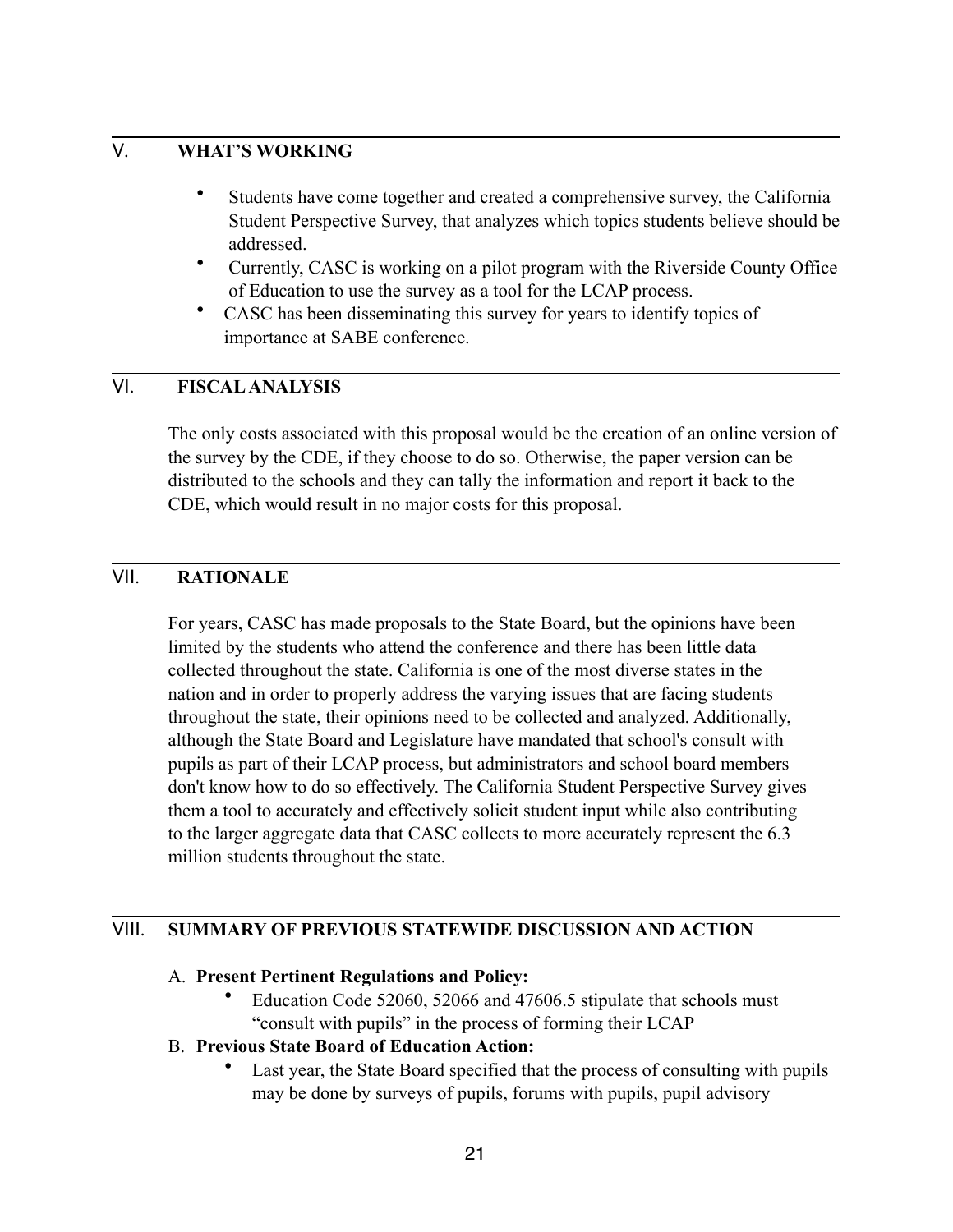committees, or meetings with pupil government bodies or other groups representing pupils.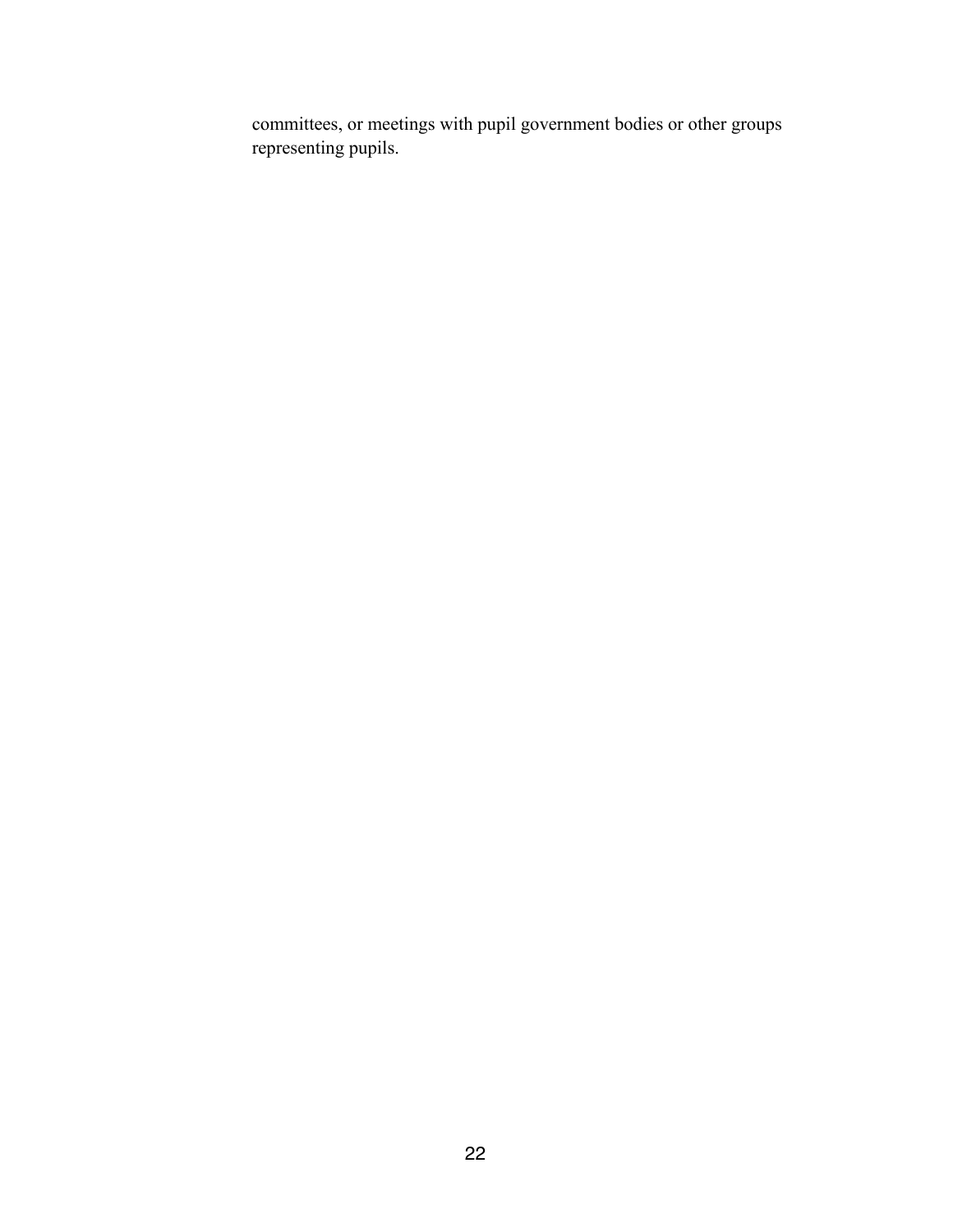#### Question Key Based on 8 LCAP State Priorities

- 1. Basic Services
- 2. Implementation of Common Core/Pupil Achievement
- 3. School Climate
- 4. Pupil Engagement
- 5. Pupil Engagement
- 6. Pupil Engagement
- 7. Pupil Engagement
- 8. Pupil Engagement/School Climate
- 9. Pupil Engagement
- 10. Other Pupil Outcomes
- 11. Basic Services
- 12. Basic Services
- 13. Course Access
- 14. Basic Services
- 15. Basic Services
- 16. Pupil Engagement
- 17. Course Access/Other Pupil Outcomes
- 18. School Climate
- 19. School Climate
- 20. Basic Services
- 21. Course Access/Pupil Engagement
- 22. School Climate/Pupil Engagement
- 23. Student Achievement/Implementation of Common Core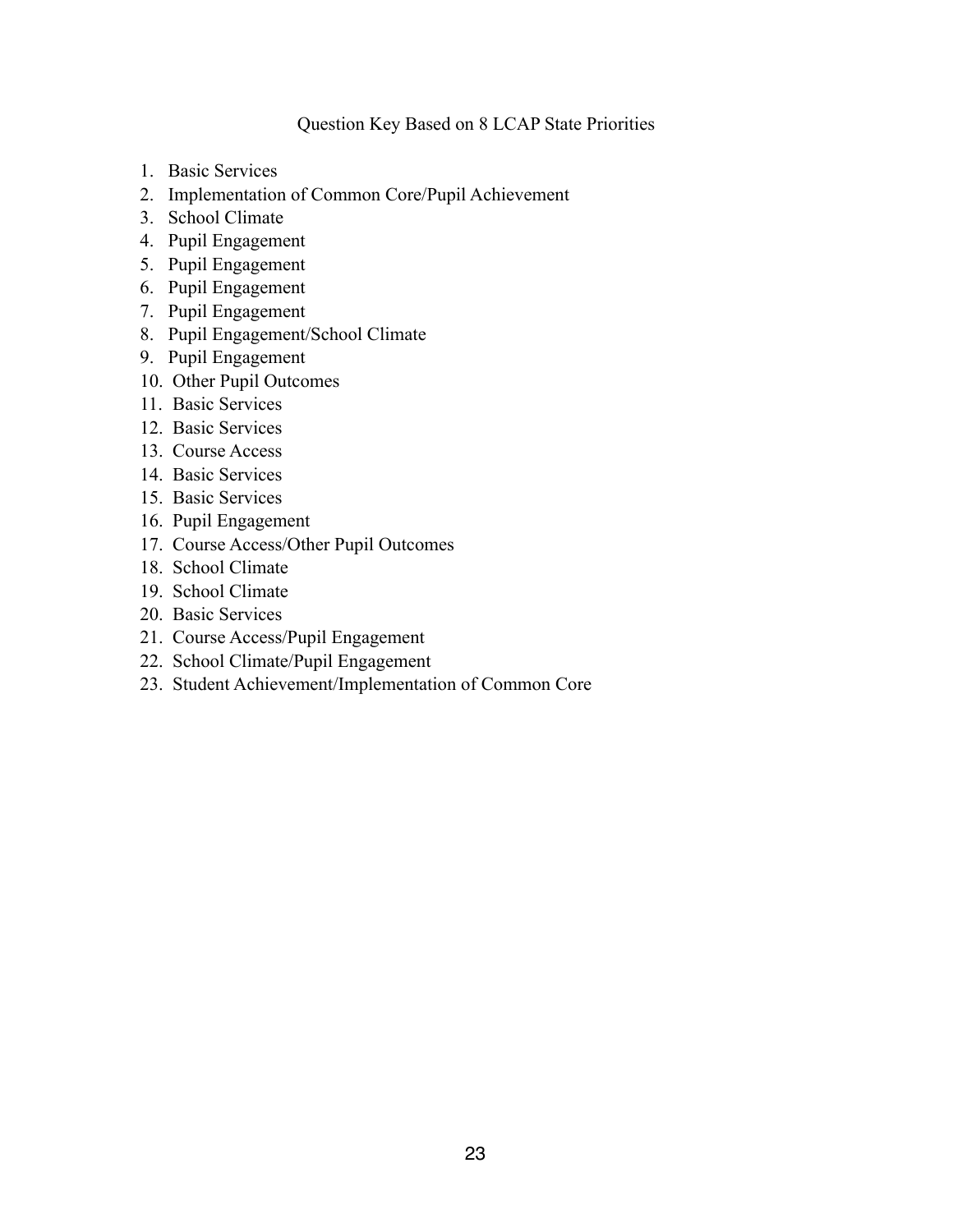# **California Student Perspective Survey**

The California Association of Student Councils (CASC) serves as an advocate to the State Legislature for students and their respective needs. CASC's Government

#### **TO WHAT DEGREE DO YOU AGREE OR DISAGREE WITH THE FOLLOWING STATEMENTS**

Affairs Program needs your help in providing data to back up proposals and legislation to reform our education system. For more information of CASC's advocacy, visit www.casc.net/advocacy.

| <b>Statement:</b>                                                                           | Strongly<br>Agree |                         |   |                | Strongly<br><b>Disagre</b> | <b>No</b><br>Response<br>(Indicate<br>With An X<br>through the |
|---------------------------------------------------------------------------------------------|-------------------|-------------------------|---|----------------|----------------------------|----------------------------------------------------------------|
| 1. My school's facilities are maintained and kept in good shape.                            | 5                 | $\overline{4}$          | 3 | $\overline{c}$ | $\mathbf{1}$               |                                                                |
| 2. I was adequately prepared for the Smarter Balance Assessment Consortium (SBAC).          | 5                 | $\overline{4}$          | 3 | 2              | $\mathbf{1}$               |                                                                |
| 3. My school has very good violence prevention and on-campus security.                      | 5                 | $\overline{\mathbf{4}}$ | 3 | 2              | 1                          |                                                                |
| 4. My school has good student attendance and staff prevention of truancy.                   | 5                 | $\overline{4}$          | 3 | $\overline{2}$ | $\mathbf{1}$               |                                                                |
| 5. My school has exceptional student input to staff and administration.                     | 5                 | $\overline{\mathbf{4}}$ | 3 | 2              | 1                          |                                                                |
| 6. My school has exceptional student input district employees and the School Board.         | 5                 | 4                       | 3 | 2              | $\mathbf{1}$               |                                                                |
| 7. My school has creative approaches for instruction and learning at school.                | 5                 | 4                       | 3 | $\overline{c}$ | 1                          |                                                                |
| 8. My school has appropriate class sizes and accessibility to teachers and administrators.  | 5                 | $\overline{4}$          | 3 | 2              | $\mathbf{1}$               |                                                                |
| 9. My school has fair and consistent grading policies.                                      | 5                 | $\overline{\mathbf{4}}$ | 3 | $\overline{c}$ | $\mathbf{1}$               |                                                                |
| 10. My school has school recreation programs and clubs that are accessible to all students. | 5                 | $\overline{4}$          | 3 | $\overline{c}$ | $\mathbf{1}$               |                                                                |
| 11. My school has adequate homework and computer centers.                                   | 5                 | $\overline{\mathbf{4}}$ | 3 | 2              | $\mathbf{1}$               |                                                                |
| 12. My school has exceptional material quality (i.e. textbooks etc.).                       | 5                 | $\overline{4}$          | 3 | $\overline{2}$ | $\mathbf{1}$               |                                                                |
| 13. My school has classes that are challenging my abilities as a student.                   | 5                 | $\overline{\mathbf{4}}$ | 3 | $\overline{2}$ | 1                          |                                                                |
| 14. My school has available resource staff (i.e. librarians, counselors, etc.).             | 5                 | $\overline{4}$          | 3 | 2              | $\mathbf{1}$               |                                                                |
| 15. Technology is incorporated into the curriculum at my school.                            | 5                 | $\overline{4}$          | 3 | $\overline{2}$ | $\mathbf{1}$               |                                                                |
| 16. There is a way for students to provide feedback to teachers at my school.               | 5                 | $\overline{4}$          | 3 | $\overline{2}$ | $\mathbf{1}$               |                                                                |
| 17. My school provides intern opportunities and career awareness to students.               | 5                 | 4                       | 3 | 2              | 1                          |                                                                |